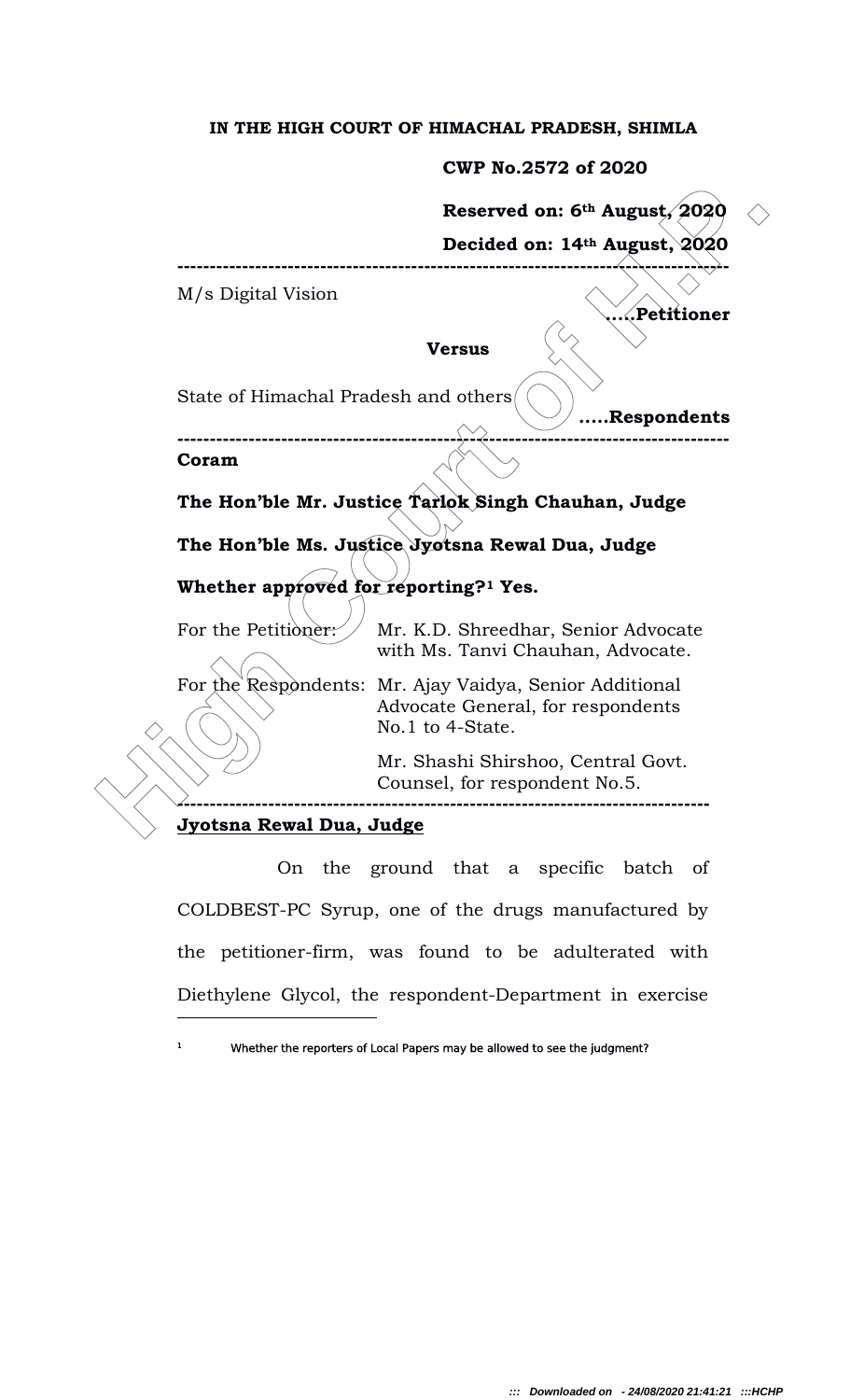petitioner, a Show Cause Notice-cum-Stop Manufacturing  $\Diamond$ <br>
Order of COLDBEST-PC Syrup and all other similar drug<br>
compositions, later on observing that provisions of Drugs<br>
and Cosmetics Act and Rules framed the<br>
feudine of powers conferred by Rule 85(2) of the Drugs and Cosmetics Rules, 1945, on 15.02.2020 issued to the petitioner, a Show Cause Notice-cum-Stop Manufacturing Order of COLDBEST-PC Syrup and all other similar drug compositions, later on observing that provisions of Drugs and Cosmetics Act and Rules framed thereunder were not being adhered to, followed it with another Show Cause Notice-cum-Stop Manufacturing Order issued on 17.02.2020 for all the drugs under its Drugs Manufacturing Licences and finally issued an office order dated 02.03.2020, suspending Drug Manufacturing Licences of the petitioner. Appellate Authority, though did not interfere with these orders, however, already manufactured finished products wherein Propylene Glycol was not used were allowed to be sold after verification by the Department. Aggrieved against these orders and repeated issuance of various show cause notices, instant writ petition has been preferred by the petitioner.

### 2. Facts:-

2(i). Petitioner-firm was issued following licences on 17.06.2008 to manufacture for sale or for distribution drugs (Tablets, Capsules and Oral liquid dosage forms):-

2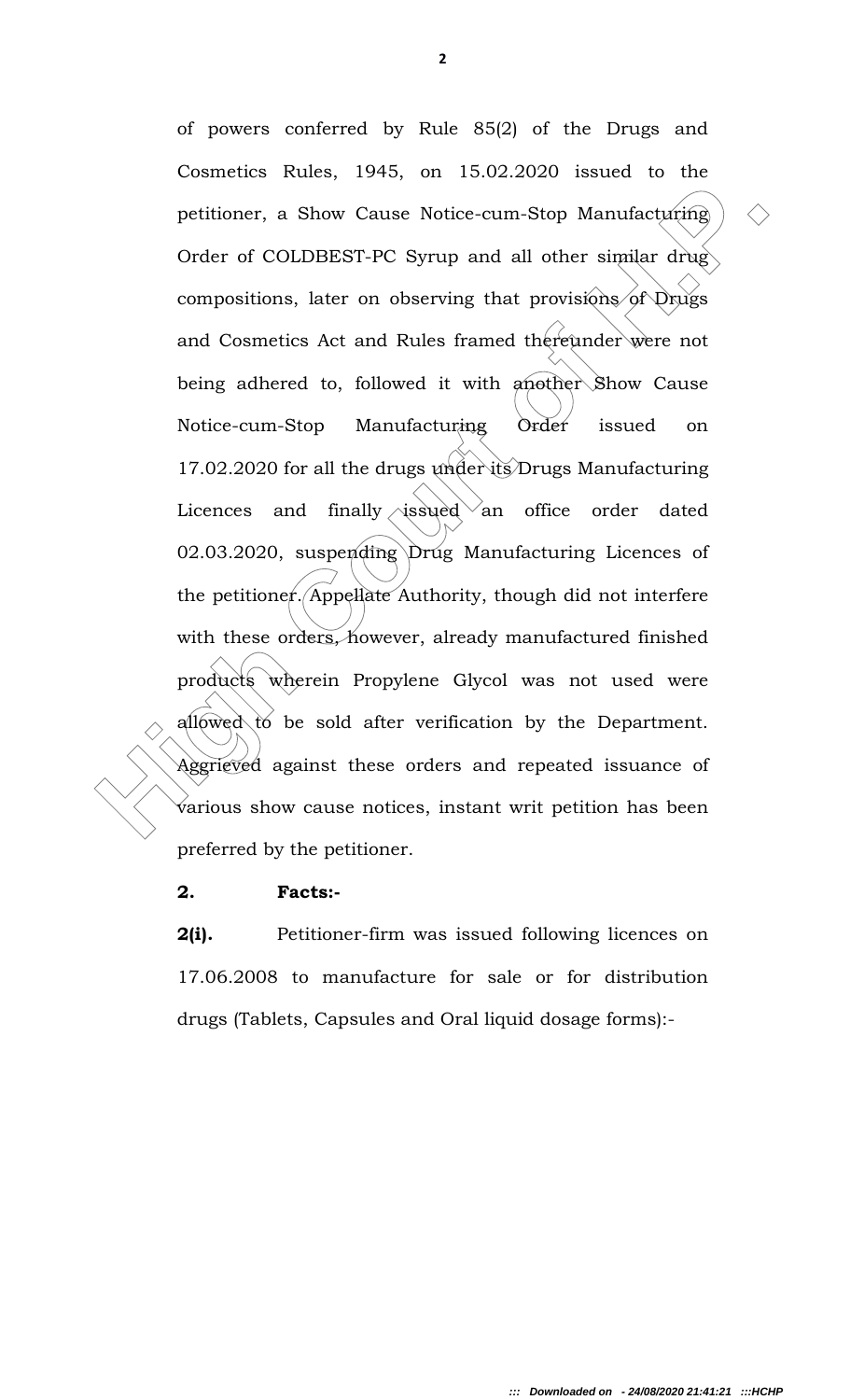- (a). Drugs other than those specified in Schedule C and C(1) and X, vide Form-25 in terms of Rule 70 of Drugs & Cosmetics Rules (in short 'the Rules').
- **(b).** Drugs specified in Schedule C and  $C(1)$ excluding those specified in Schedule  $X$ , wide Form-28 in terms of Rule 76 of the Rules.

Both licences were valid till 16,06.2013. Vide retention letter dated 20.12.2018, these licences have been retained upto 16.06.2023.

70 of Drugs & Cosmetics Rules (in short the Rules).<br> **(b).** Drugs specified in Schedule C and  $C(1)$ .<br> **excluding those specified in Schedule X**, wide<br>
Form-28 in terms of Rule 76 of the Rules.<br>
Both licences were valid t 2(ii). On 10.09.2014, the respondents gave approval to the petitioner to manufacture the drug in question, i.e. COLDBEST-PC Syrup. This is a prescription drug and falls under Schedule G of the Drugs and Cosmetics Act and Rules framed thereunder. The drug is a Fixed Dose Combination (FDC) of Paracetamol, Phenylephrine Hydrochloride and Chlorpheniramine Maleate.

2(iii). For manufacturing COLDBEST-PC Syrup, petitioner claims to be using excipient Propylene Glycol (in short 'PG') for dissolving Paracetamol. Petitioner claims to have purchased the raw material PG of Batch Nos.2085, 2123 and 2116 against invoice dated 16.09.2019, from one M/s Thakur Enterprises of Ambala Cantt, who statedly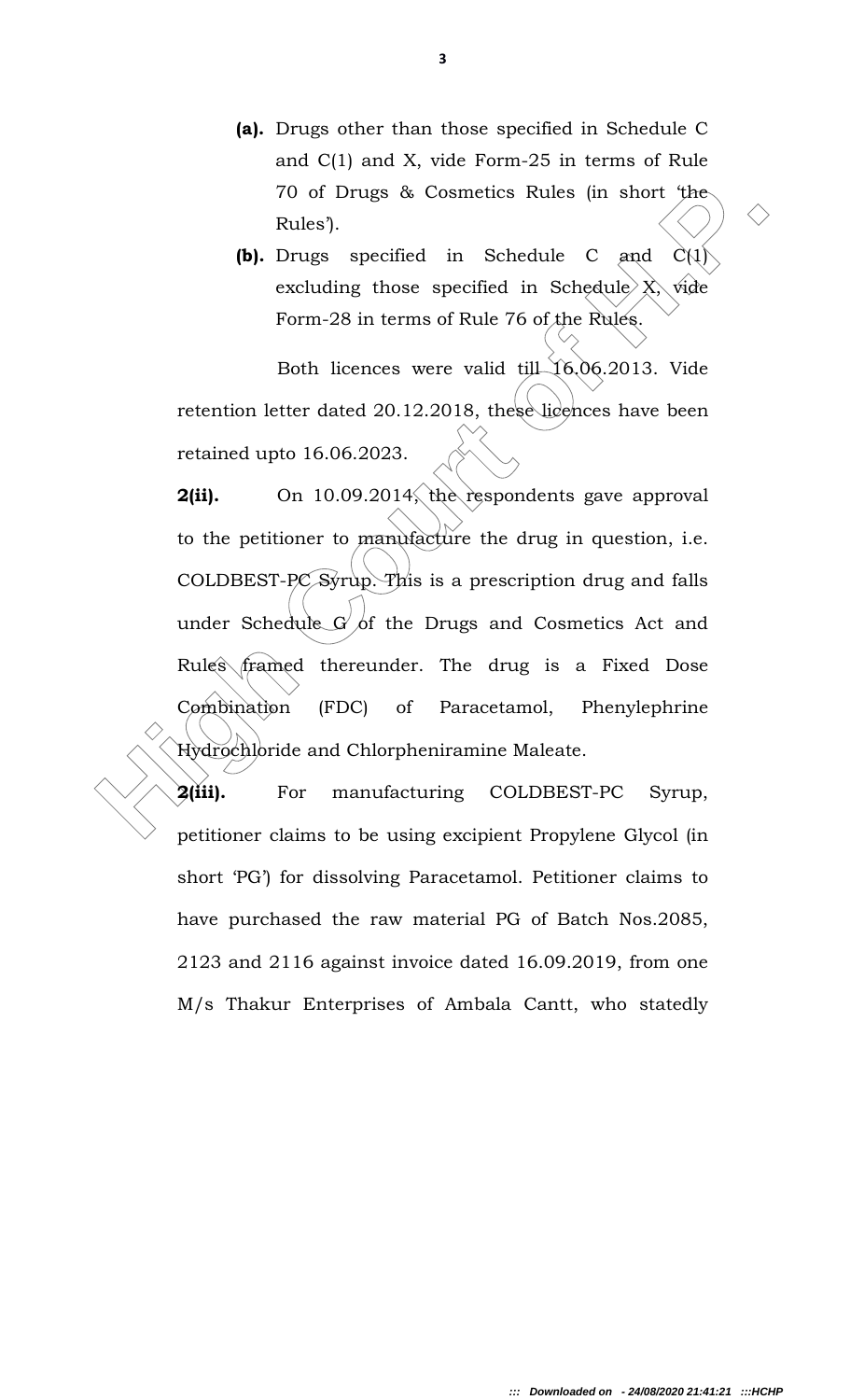claimed that PG under aforesaid batches was manufactured by M/s Manali Petrochemicals at Chennai.

**2(iv).** After procuring raw material PG, the petitioner. firm, *inter alia*, manufactured 5575 bottles of COLDBEST-PC Syrup, under Batch No.DL5201 in September, 2019. Batch size of this manufactured drug was about 360 litres, wherein about 94.5 kg of PG was statedly used.

2(iv). After procuring raw material PG, the petitioners)  $\Diamond$ <br>
firm, *inter alia*, manufactured 5575 bottles of COLDBEST<br>
PC Syrup, under Batch No.DL5201 in September, 2019.<br>
Batch size of this manufactured drug was sabout 2(v). Entire DL5201 batch of COLDBEST-PC Syrup was sold by the petitioner  $\langle t\alpha \rangle$  its distributor M/s Shiva Medical Hall, Ambala Cantt, Haryana, which further sold the drug to various licensed dealers/stockists. According to the petitioner, 3447 bottles out of total stock of 5575 bottles of the drug in question belonging to Batch No.DL5201 have been consumed in eight States of Jammu & Kashmir, Uttar Pradesh, Tamil Nadu, Haryana, Himachal Pradesh, Meghalaya, Andhra Pradesh and Uttarakhand.

 $2(vi)$ . Vide its letter dated 15.02.2020, the Controller Drugs, Drugs & Food Control Organization, J&K (Jammu) informed State Drugs Controller, Himachal Pradesh about some infant mortalities in Ramnagar area of District Udhampur in the State of Jammu & Kashmir. The letter further conveyed that PGIMER, Chandigarh had given them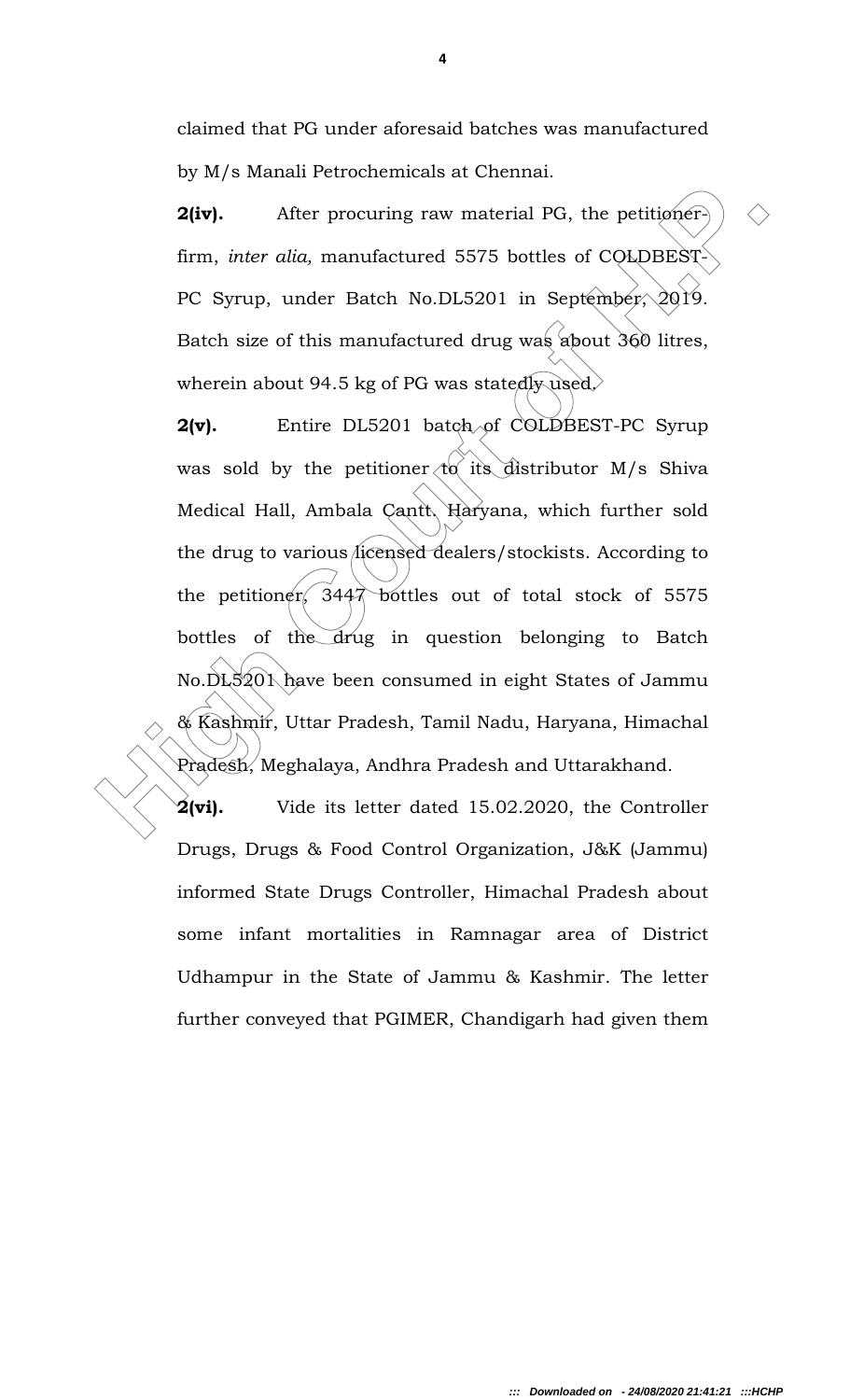to understand that COLDBEST-PC Syrup manufactured by the petitioner-Firm in Batch No.DL5201 was impure as Diethylene Glycol (in short 'DEG') was found in it. Accordingly, request was made to the Drug Controller, Himachal Pradesh to carry out inspection of the petitioner's Unit for evaluating the aspect of impurity as well as for recalling the drug irrespective of batch in larger public interest.

Diethylene Glycol (in short DEG) was found in  $\overline{H}$   $\Diamond$ <br>Accordingly, request was made to the Drug Controller,<br>Himachal Pradesh to carry out inspection of the petitioner's<br>Unit for evaluating the aspect of impurity as **2(vii).** Acting on the basis of above communication, the Assistant Drugs Controller-cum-Drugs Licensing Authority, District Sirmour, in exercise of powers under Rule 85(2) of the Drugs  $\&$  Cosmetics Rules (in short 'the Rules') on 15.02.2020 itself issued to the petitioner a show cause notice-cum-Stop Manufacturing Order of COLDBEST-PC  $Syrup$  and all the drugs having similar formula/ composition under generic name or any other brand name. Manufacturing and sale of the drug formulation in question under generic name or any brand name during stop manufacturing period was to be viewed as violation of various provisions of Drugs and Cosmetics Act. On the same day, the Drug Inspector, District Sirmour, collected five samples of COLDBEST-PC Syrup including one sample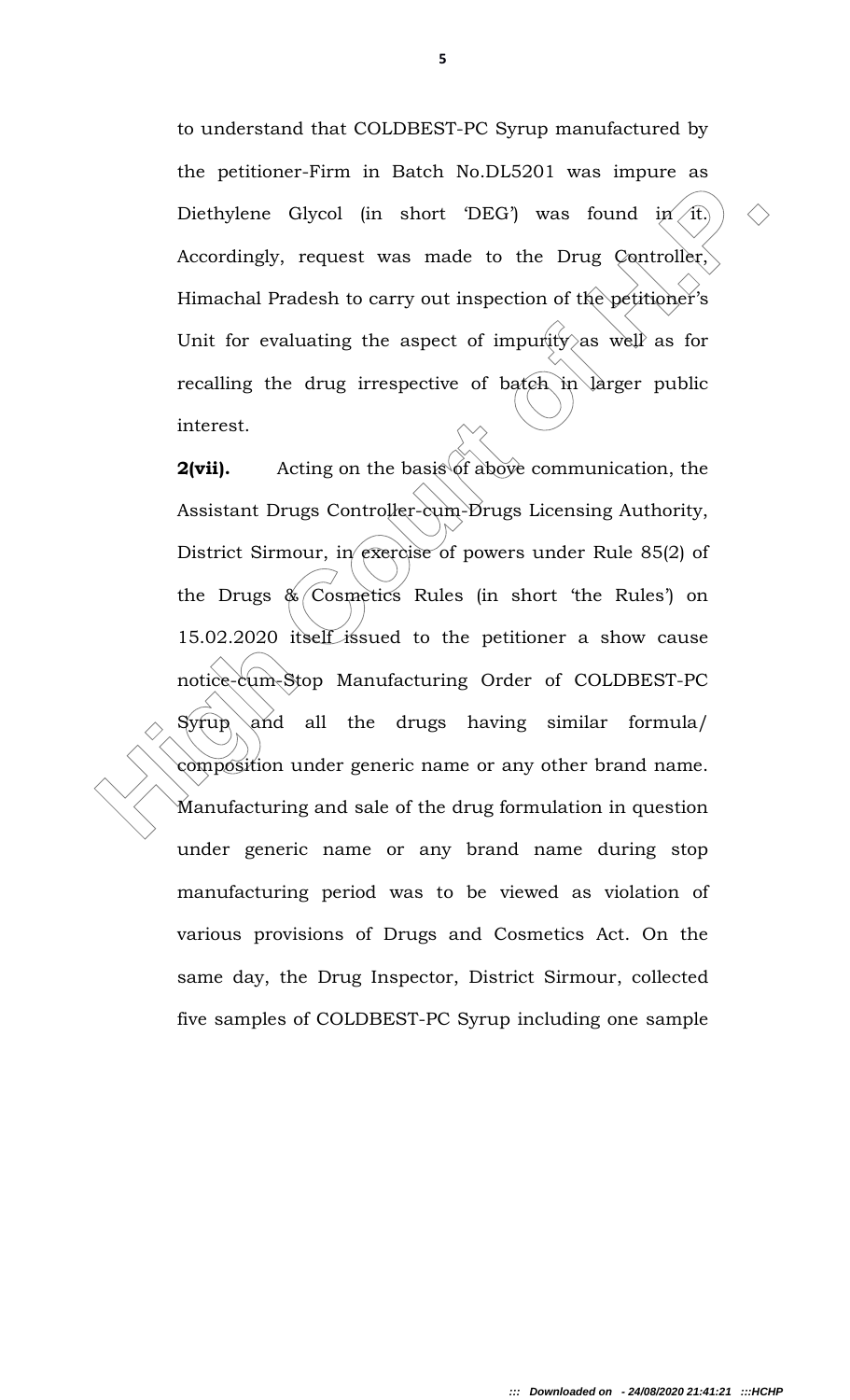under Batch No.DL5201 alongwith one sample of PG from the premises of petitioner.

**2(viii).** On 17.02.2020, the Drug Inspector, Nahian)  $\Diamond$ <br>directed the petitioner to produce certain specified record<br>including stock registers reflecting use of PG. Petitioner yide<br>its communication of even date, expres 2(viii). On 17.02.2020, the Drug Inspector, Nahan directed the petitioner to produce certain specified record including stock registers reflecting use of PG. Petitioner vide its communication of even date, expressed its inability to produce the desired record that day and stated that the same can be made available in three days. Observing that record was immediately required by the investigation team specially constituted by the respondents, the Assistant Drugs Controller-cum-Drugs Licensing Authority, Nahan, 'keeping in view the seriousness of the matter in public interest' on 17.02.2020, issued a show cause notice-cumstop manufacturing order to the petitioner in respect of its Drug Manufacturing Licenses. The show cause notice was issued with respect to not producing the desired record. Manufacturing and sale by the petitioner of any of its drug formulations during stop manufacturing period was to be considered as violation of various provisions of Drugs and Cosmetics Act. This show cause notice/stop manufacturing order was issued in exercise of powers under Rule 85(2) of the Rules.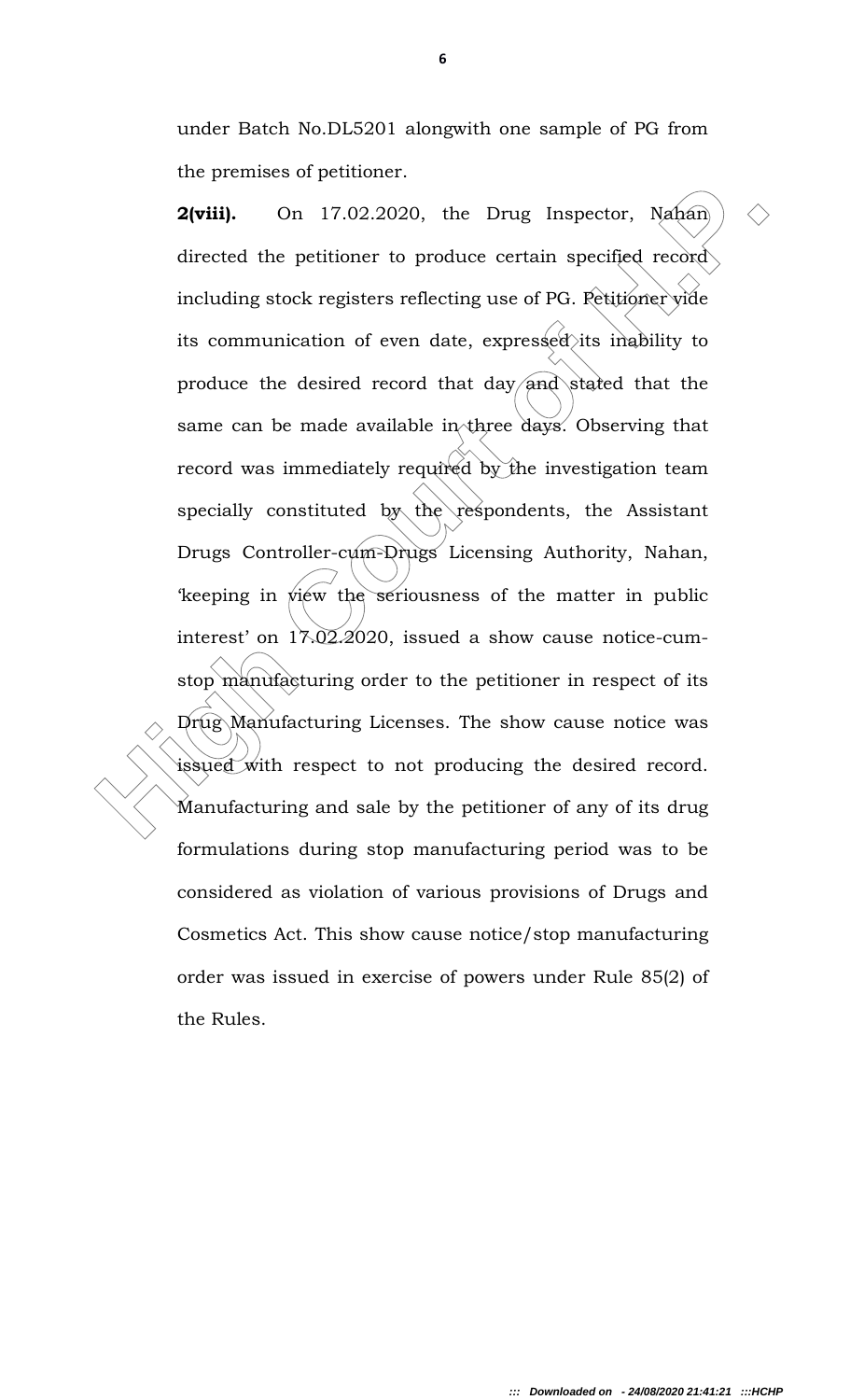manufacturing orders dated 15.02.2020 and 17.02.2020<br>were replied by the petitioner. The investigation team under<br>supervision of State Drugs Controller, Himachial Pradesh,<br>submitted its spot/interim report dated  $47.02.20$ **2(ix).** Some record was supplied by the petitioner on 20/22.02.2020. The show cause notices and stop manufacturing orders dated 15.02.2020 and 17.02.2020 were replied by the petitioner. The investigation team under supervision of State Drugs Controller, Himachal Pradesh, submitted its spot/interim report dated  $\sqrt{17.02.2020}$  and after enumerating 20 point observations therein drew following conclusions:-

"The investigation  $\alpha$  has drawn the samples of 5 batches of Coldbest-PC syrup, including impugned drugs, Propylene Glycol,  $BN-1A1912057$  and all the syrup available in finished good material in which propylene glycol was used have been freezed in Form 15 and samples have been drawn under Section  $23$  of Drugs and Cosmetics Act 1940 and rules 1945 made thereunder and the documents with respect to the impugned drugs has been seized under from 16 under Section  $23$  of Drugs and Cosmetics Act 1940 and rules 1945 made thereunder.

 The State Licensing Authority has issued Stop manufacturing order vide no.HFW-H(Drugs)58/08/Camp-I dated 17-02-2020.

Also, the detail investigation is required at M/s Thakur Enterprises 180, LalKurti Bazar, Ambala Cantt-133001 and M/s Manali Petrochem Limited, Chennai and to link the supply chain and further wait for report of samples drawn under section 23 of Drugs and Cosmetics Act 1940 and Rules 1945 made thereunder.

 Further, the detail investigation is also required at M/s Digital Vision, 176, Mauza Ogli, Nahan Road, Kala Amb, Tehsil-Nahan, Distt. Sirmour after the reports are received from laboratory of the samples drawn and scrutinization of all records for root cause analysis.

 Further, the detailed investigation report with root cause analysis will be submitted accordingly."

On the basis of this report, another show cause

notice-cum-stop manufacturing order was issued on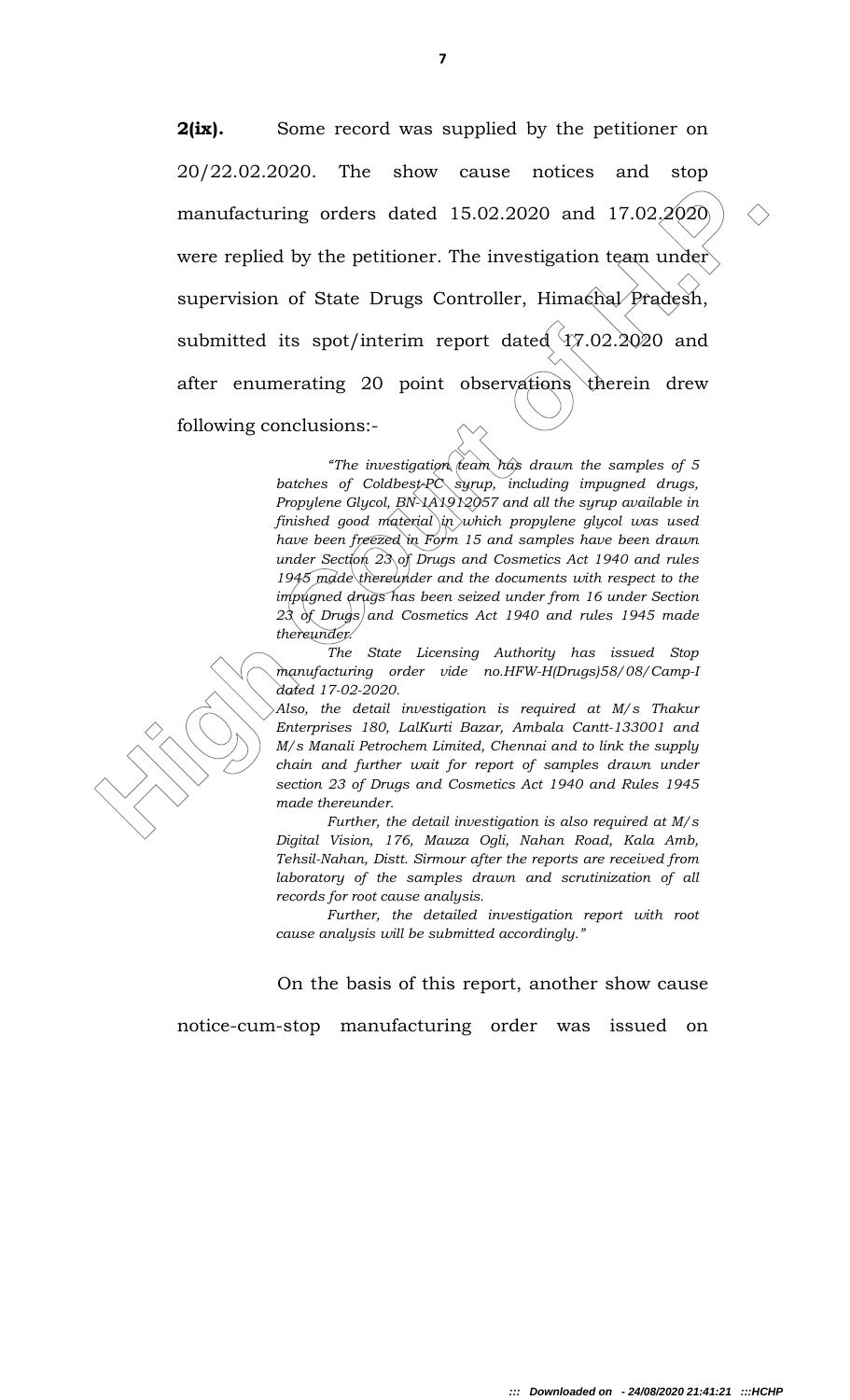25.02.2020, directing the petitioner to adhere to the earlier issued show cause notice-cum-stop manufacturing order dated 17.02.2020. Petitioner was also asked to respond to 20 observations noticed in the interim report dated 17.02.2020 pointing out various violations/discrepancies at its end. Petitioner responded to letter dated  $\sqrt{25.02.2020}$  vide its communication dated 28.02.2020.

dated 17.02.2020. Petitioner was also asked to respond to  $(2.2020)$  observations noticed in the interim report dated  $(17.02.2020)$  pointing out various violations/discrepancies at its end. Petitioner responded to letter 2(x). On 02.03.2020, Government Analyst, Regional Drugs Testing Laboratory (in  $\sin \theta$  'RDTL'), Chandigarh sent the test/analysis reports of three samples of COLDBEST-PC Syrup Batch No.DL5201, drawn from the States of Jammu & Kashmir and Haryana. In all the three reports, the drug was found to be adulterated with DEG, a  $pois\rightarrow\phi$ chemical and dangerous to public health. Accordingly, the reports declared the drug as not of standard quality. On the basis of these test reports, respondents issued an office order on 02.03.2020 in exercise of the powers under Rule 85(2) of the Drugs and Cosmetics Rules, suspending the Drugs Manufacturing Licences of the petitioner-firm till further orders. Petitioner was directed neither to manufacture nor to sell any drugs during the suspension period. Also FIR No.21/2020 was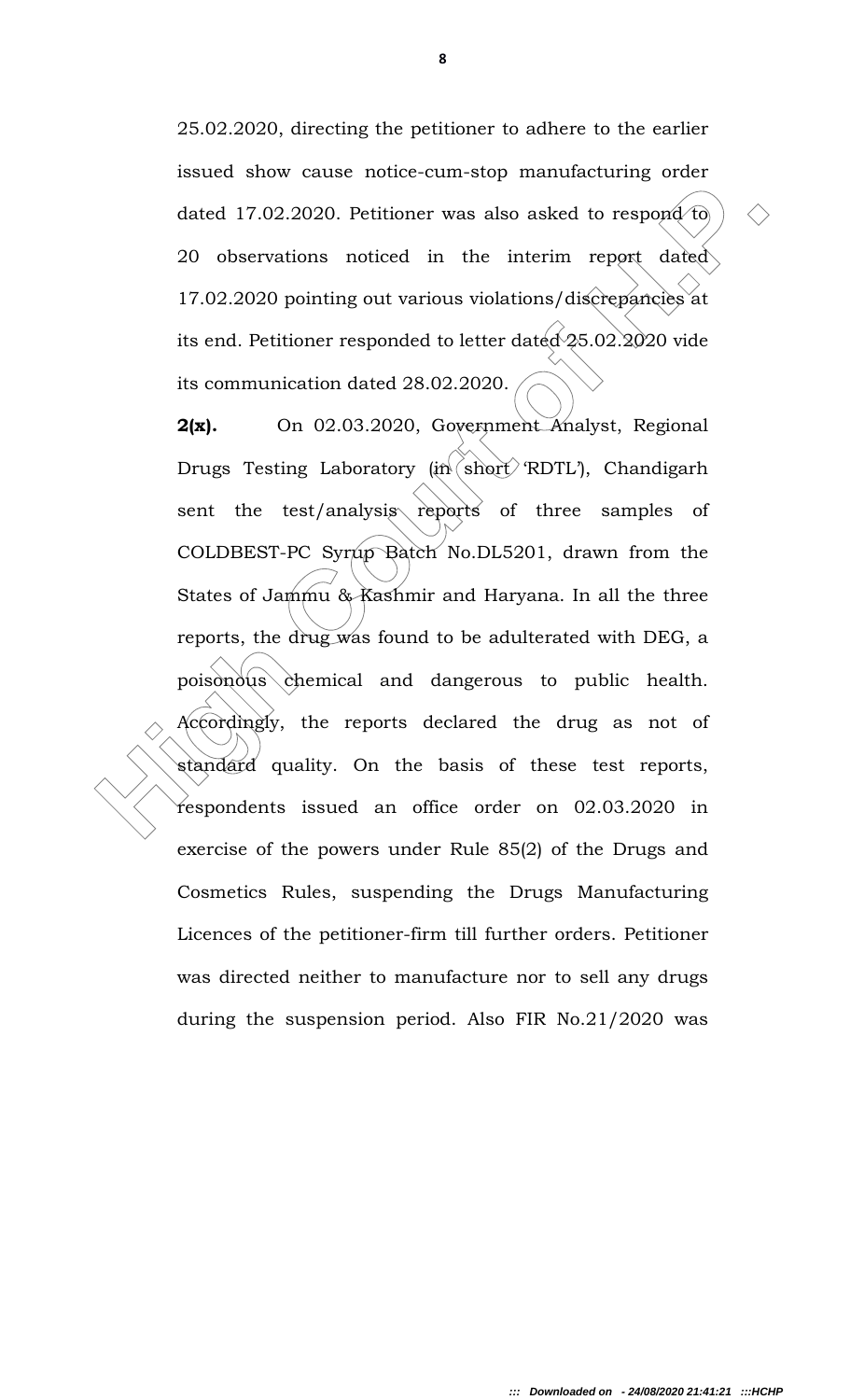registered on 02.03.2020 at Police Station Kala Amb, District Sirmour, under Section 18(a)(i), 17A & 27(a) of Drugs & Cosmetics Act and Section 308 of Indian Penal Code.

Drugs & Cosmetics Act and Section 308 of Indian Penal  $\bigcirc$ <br>
Code.<br> **2(xi).** Respondent Authorities had collected wee<br>
samples of COLDBEST-PC Syrup from peritioner's premises<br>
on 15.02.2020 alongwith one sample of PG. The 2(xi). Respondent Authorities had collected five samples of COLDBEST-PC Syrup from petitioner's premises on 15.02.2020 alongwith one sample of PG. The analysis reports of these samples were submitted by RDTL, Chandigarh. Following tabulation gives the gist of these reports:-

| COLDBEST-PC Syrup |
|-------------------|
|                   |

Date of Batch No.

| Report    |         |                  |           |                                                                                                    |
|-----------|---------|------------------|-----------|----------------------------------------------------------------------------------------------------|
| 5.3.2020  |         | <b>B.No.5201</b> | NHN/19/94 | Quality.<br>Standard<br>However,<br>sample was not tested for DEG<br>due to insufficient quantity. |
| 1.4.2020  | DL 5872 |                  | NHN/19/95 | Standard Quality. Tested negative for<br>DEG                                                       |
| 1.4.2020` | DL 2831 |                  | NHN/19/96 | Standard Quality. Tested negative for<br>DEG                                                       |
| 1,4.2020  | DL 4302 |                  | NHN/19/97 | Standard Quality. Tested negative for<br>DEG                                                       |
| 1,4.2O2O  | DL 5028 |                  | NHN/19/98 | Standard Quality. Tested negative for<br>DEG                                                       |
|           |         |                  |           |                                                                                                    |

 $\sum_{k=1}^{\infty}$  Sample No.

## Propylene Glycol

| of<br>Date<br>Report       | Batch No. | Sample No.       | Result              |
|----------------------------|-----------|------------------|---------------------|
| 16.3.2020 BN-1A<br>1912057 |           | <i>NHN/19/99</i> | Standard Quality PG |

 The PG sample (NHN 19/99) tested by the RDTL, Chandigarh and found to be of standard quality was not supplied by M/s Thakur Enterprises, but was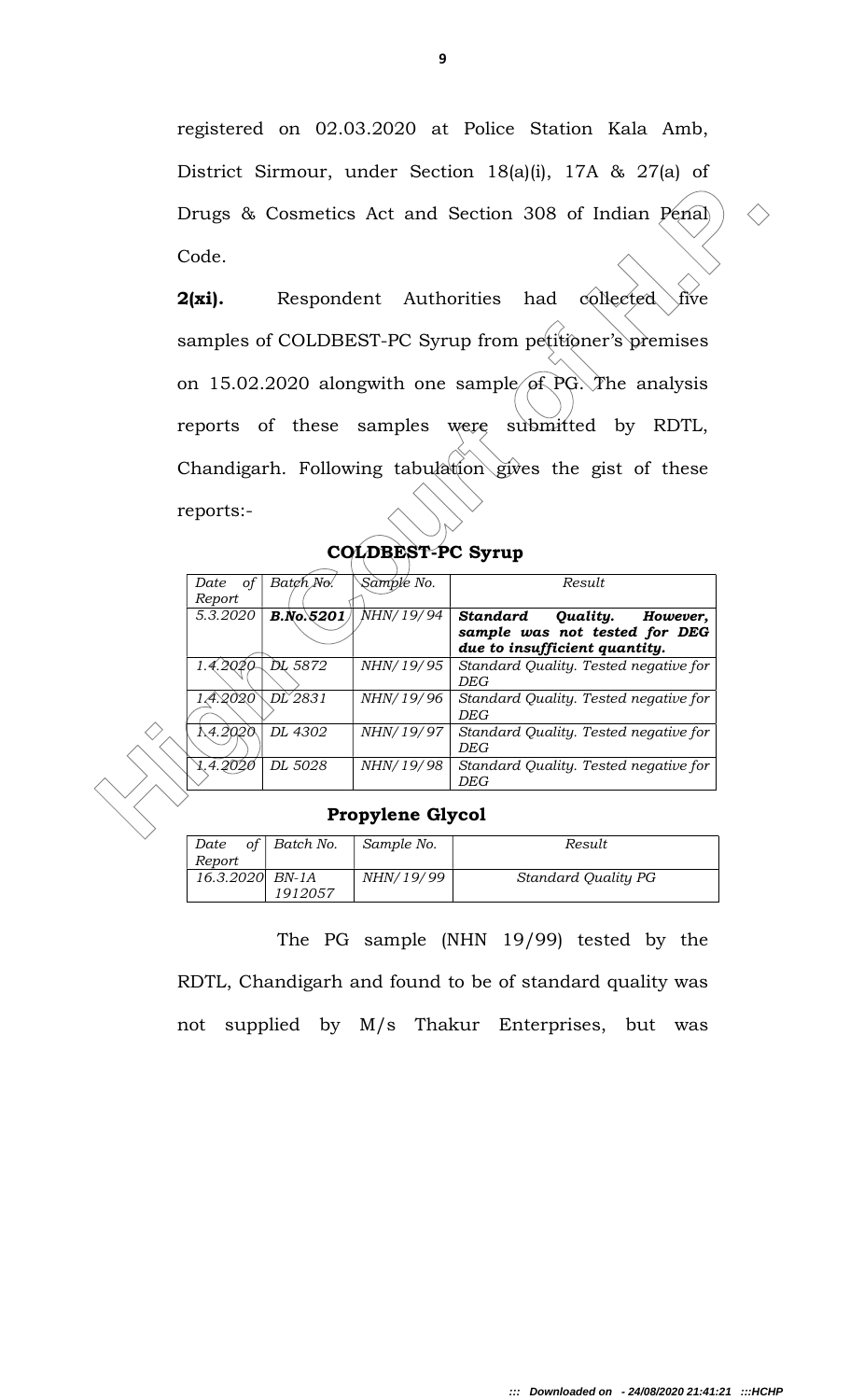manufactured in China. Samples No.NHN 19/95, 19/96, 19/97 and 19/98 of COLDBEST-PC Syrup were found to be of standard quality and did not contain DEG. But these samples were not of the batch in question. Sample No.NHN 19/94 drawn from batch in question, i.e.  $DI5201/100$ was analyzed to be confirming to standards, but could not be tested for presence of DEG due to insufficient quantity of sample.

of standard quality and did not contain DEG. But these  $\geq$   $\geq$  samples were not of the batch in question. Sample No.NHN 19/94 drawn from batch in question, i.e. D15201/though was analyzed to be confirming to standards 2(xii). An appeal was preferred by the petitioner under Rule 85(3) of the Drugs and Cosmetics Rules for setting aside the office order dated 02.03.2020 and show cause notices/stop manufacture/sale orders dated 15.02.2020, 17.02.2020 and 25.02.2020. Learned Appellate Authority held that the action taken by the Assistant Drugs Controller-cum-Licensing Authority, Sirmour at Nahan, was on the basis of gravity of the offence and record/letters/ reports received by him from various agencies from time to time. In absence of (i) final investigation report in FIR No.21/2020 and (ii) final report of Central Drugs Laboratory (in short 'CDL'), Kolkata, the appellate authority-cum-Additional Chief Secretary (Health) to the Government of Himachal Pradesh declined to interfere with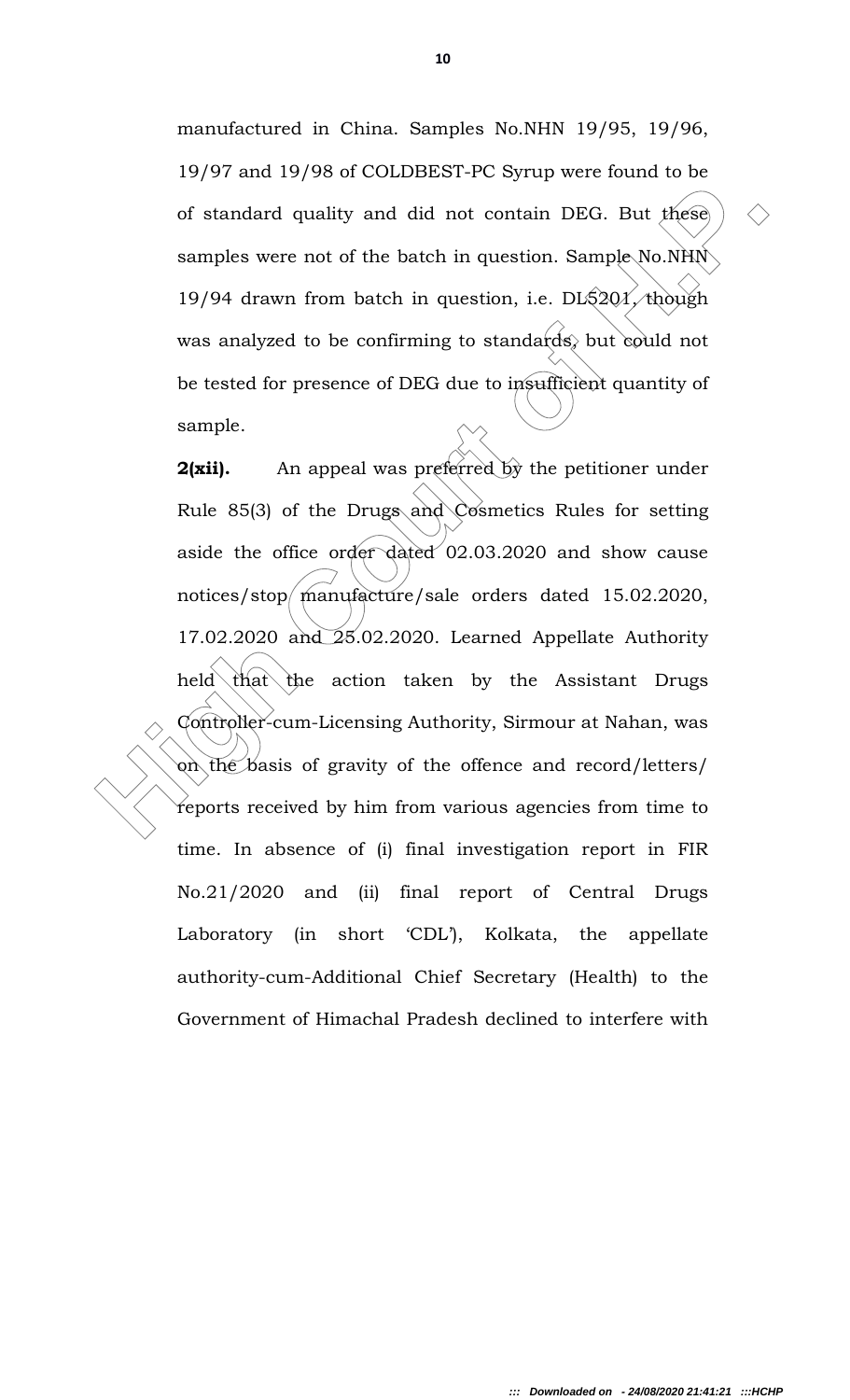samples collected from petitioner's premises on  $17.02.2020$ <br>were declared by RDTL, Chandigarh as of standard quality.<br>Additionally, the already manufactured finished products of<br>the petitioner-firm, wherein propylene gly the impugned orders/notices. Petitioner, however, was permitted to sell stocks of 26 drug formulations whose samples collected from petitioner's premises on 17.02.2020 were declared by RDTL, Chandigarh as of standard quality. Additionally, the already manufactured finished products of the petitioner-firm, wherein propylene glycol was not used, were also permitted to be sold after verification by the Department. Feeling aggrieved, instant writ petition has been preferred.

**3.** Heard learned counsel for the parties and gone through the record. Following broader points need consideration:

> (a). Whether while procuring Propylene Glycol against invoice dated 16.09.2019 and using it in manufacture of its drugs formulations including COLDBEST-PC Syrup, the petitioner complied with standard norms and specifications or not.

> (b). Whether various show cause notices, stop manufacture/sale orders, issued to the petitioner from time to time and the order suspending the drugs manufacturing licences of the petitioner are sustainable in law and in the facts and circumstances of the case.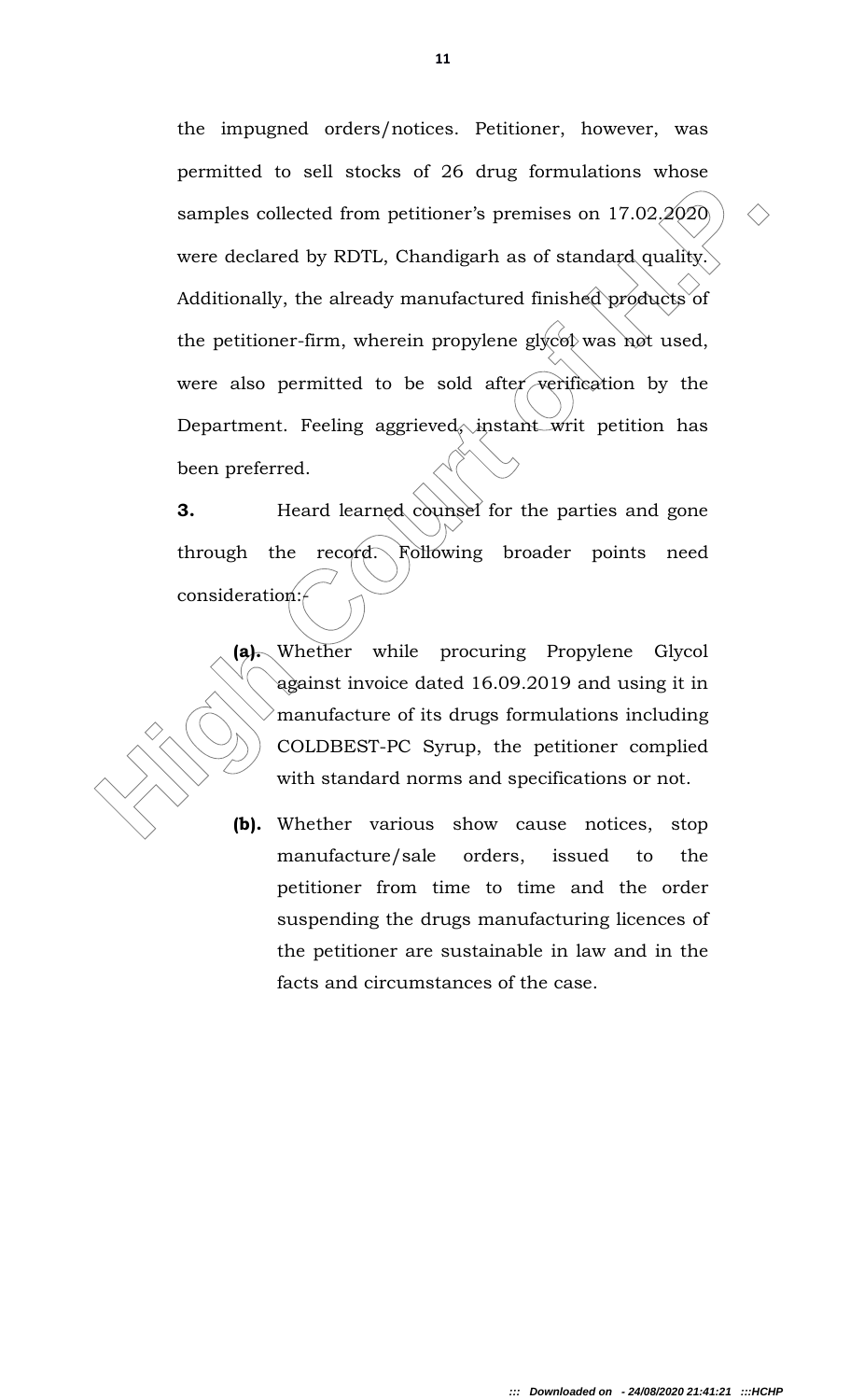# 4. Contentions and Discussion for both the above points:-

#### COLDBEST-PC Syrup:-

**COLDBEST-PC Syrup:**<br> **2011** Purchase of raw material PG: Petitioner has<br>
placed on record invoice dated 16.09.2019, issued to if by<br>  $M/s$  Thakur Enterprises, Ambala Cantt. for purchase of PG<br>
under Batch Nos.2085, 2123 a 4(i). Purchase of raw material PG: Petitioner has placed on record invoice dated 16.09.2019, issued to it by M/s Thakur Enterprises, Ambala Cantt. for purchase of PG under Batch Nos.2085, 2123 and 2116. Petitioner contends that  $M/s$  Thakur Enterprises had claimed to be a licensed wholesale dealer of fine chemicals etc. and had further claimed that the PG being supplied to the petitioner was manufactured by M/s Manali Petrochemicals Limited at Chennai. It is also submitted that Certificates of Analysis from Manali Petrochemicals was provided to the petitioner alongwith invoice certifying that the batches so purchased by the petitioner, inter alia, complied with IP specifications.

 On behalf of the respondents, it has been submitted that during investigations, it emerged that M/s Thakur Enterprises did not possess valid drugs licence required to stock or exhibit for sale or distribution of PG. Therefore, petitioner-firm in violation of the Act & Rules purchased PG from an unlicensed firm.

 No licence of M/s Thakur Enterprises is on record of the case. Even as per the petitioner, it had

12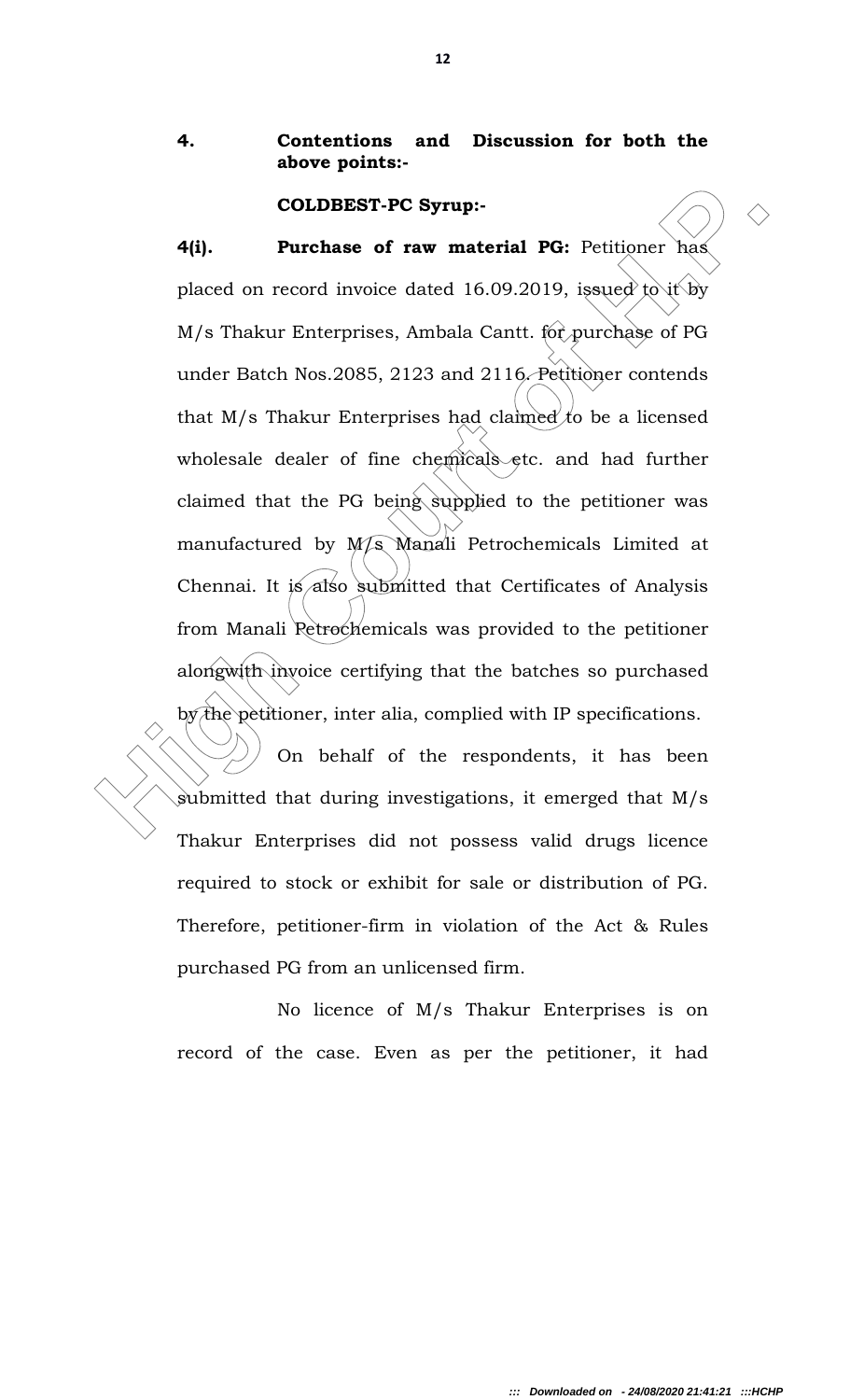purchased PG only on the basis of claims made by M/s Thakur Enterprises without reasonably verifying such claims. Matter is stated to be under investigation.

### 4(ii). Use of Propylene Glycol (PG):-

claims. Matter is stated to be under investigation.<br> **4(ii).** Use of Propylene Glycol (PG):-<br> **4(ii)(a).** PG so purchased by the pertitioner from a firm,<br>
which allegedly did not possess required licence, was used<br>
for it **4(ii)(a).** PG so purchased by the petitioner from a firm, which allegedly did not possess required licence, was used for its drug formulations. According to the petitioner, this raw material procured from  $M/s$  Thakur Enterprises was thereafter sent by it (petitioner) for analysis to  $M/s$  Shree Sai Test House Private limited, New Delhi. The test result of this laboratory on  $20.09.2019$  declared the raw material to be of standard quality.

 This aspect has been countered on behalf of the State by submitting that petitioner-firm had not maintained the stock register for excipients as per Schedule U and that the petitioner had failed to produce any documented letter/receipt etc. for sending sample of raw material PG to the lab in question. Therefore, this report cannot be relied upon at this stage. The matter is subject of investigation in FIR No.21/2020.

4(ii)(b). Statedly after receipt of analysis report of PG from the lab at New Delhi, the COLDBEST-PC Syrup was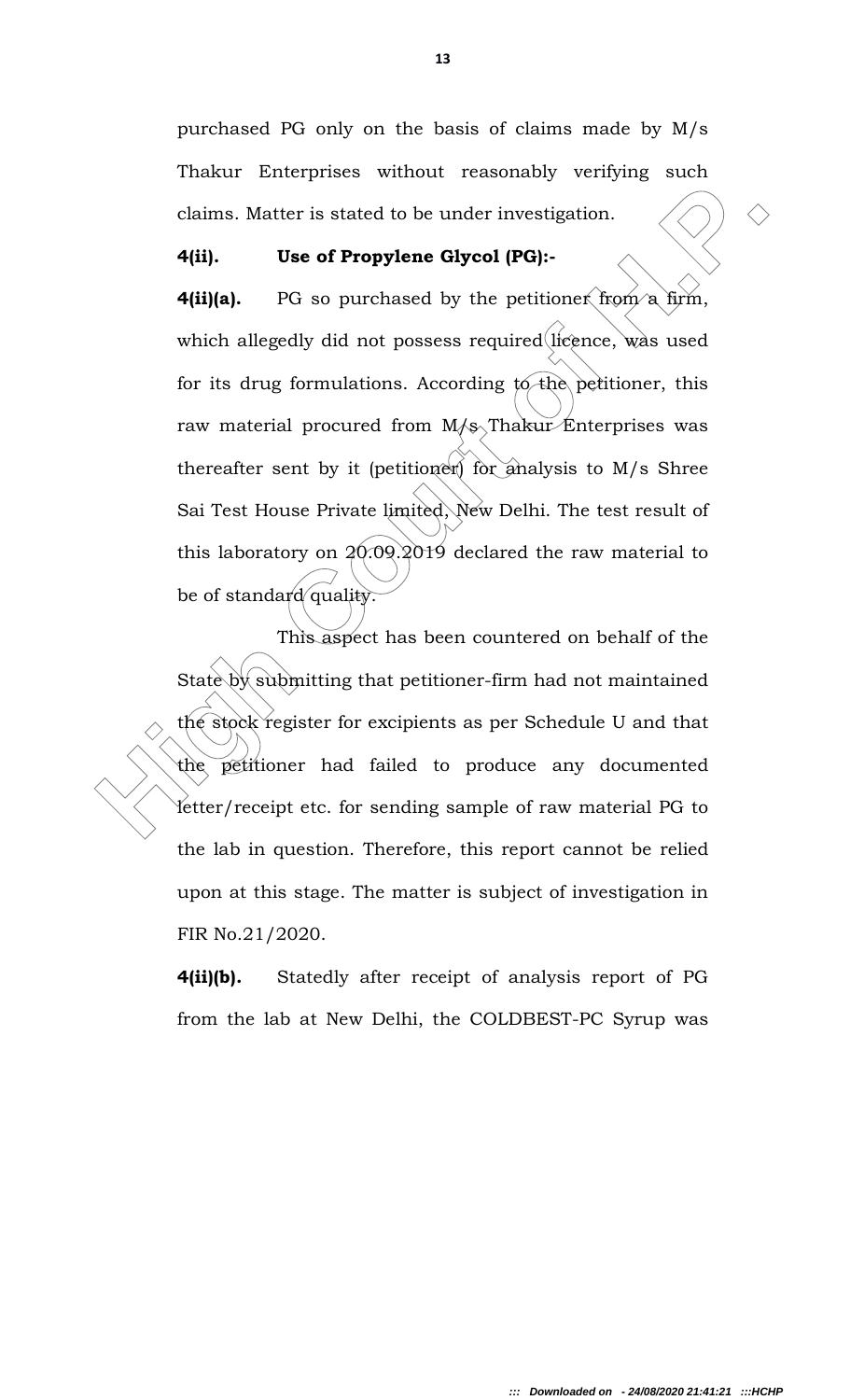weighing 360 litres, consuming about 94.5 kg of  $PG$ )  $\Diamond$ <br>According to the petitioner, post production, its Quality<br>Control Department analyzed the finished product and<br>issued Certificate of Analysis of all the manufactur manufactured by the petitioner. Batch No.DL5201 was readied in September, 2019, consisting of 5575 bottles weighing 360 litres, consuming about 94.5 kg of  $\widehat{PG}$ . According to the petitioner, post production, its Quality Control Department analyzed the finished product and issued Certificate of Analysis of all the manufactured batches of COLDBEST-PC Syrup including Batch No.DL5201. All the batches were found to be complying with the standard norms  $\partial_t d^{\lambda}$  specifications. It has also been urged by the petitioner that Government Analyst, Udhampur, J&K reported on 23.01.2020 that COLDBEST-PC Syrup manufactured by the petitioner under Batch No.DL5201 was of standard quality.

 This has been countered by the State by submitting that petitioner-firm had no facility for conducting the test for presence of DEG in its finished drug formulations and had actually not conducted the test for presence of DEG in the drug. The analysis report of petitioner's Quality Control Department indicating compliance of norms relating to Ethylene Glycol and DEG were therefore misleading. It has also been emphasized that in report dated 23.01.2020, the J&K Lab had also not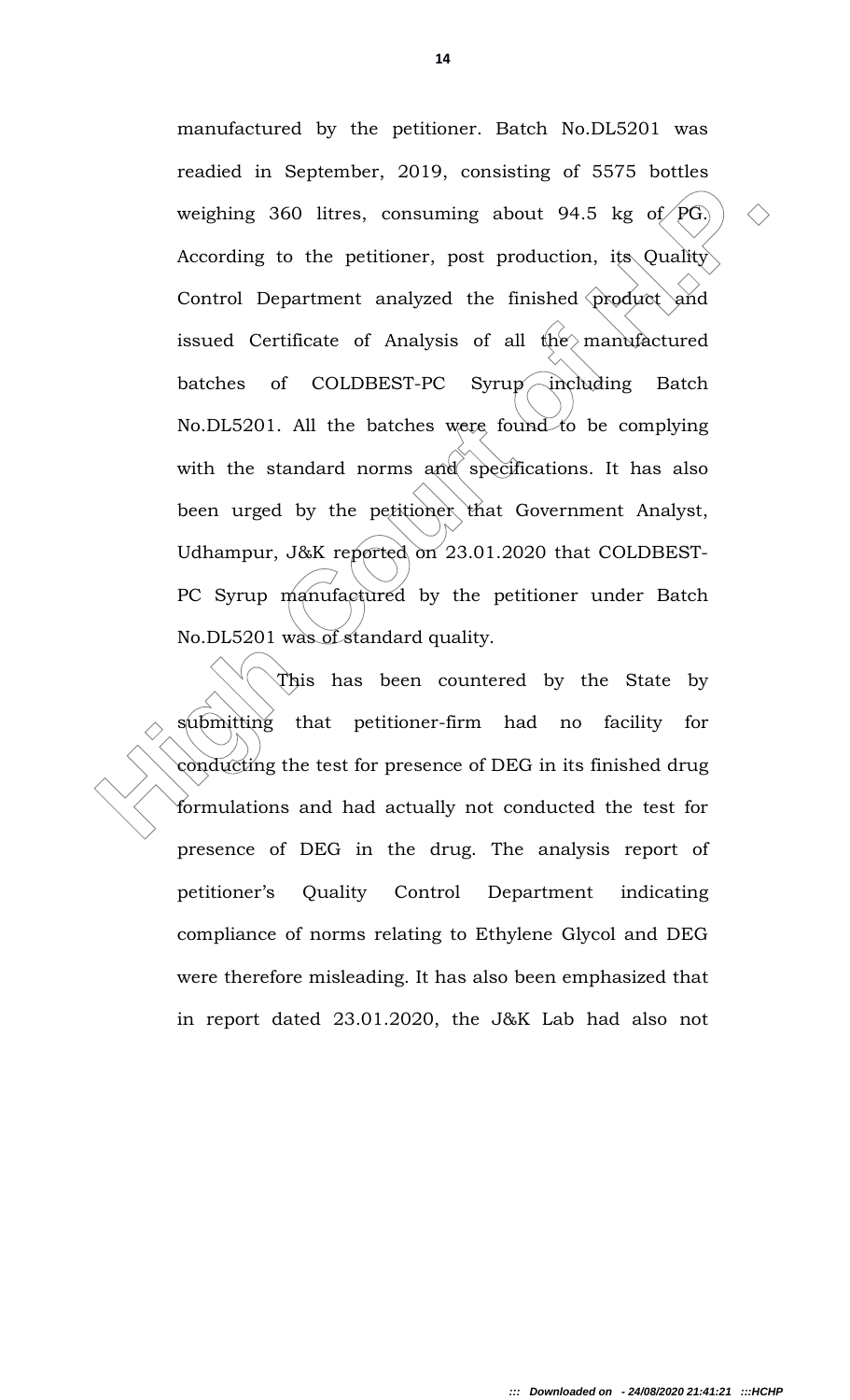tested the sample for presence of DEG. Reliance upon these reports by the petitioner is, therefore, misplaced.

### 4(iii). Sale of COLDBEST-PC Syrup:-

**4(iii).** Sale of COLDBEST-PC Syrup:<br>
Out of 5575 bottles of COLDBEST-PC Syrup:<br>
manufactured under Batch No.DL5201, 3447 bottles were<br>
consumed in eight States. It appears that some infant<br>
mortalities in the State of Jam Out of 5575 bottles of COLDBEST-PC Syrup manufactured under Batch No.DL5201, 3447 bottles were consumed in eight States. It appears that some infant mortalities in the State of Jammu  $\&\$ Kashmir were linked with COLDBEST-PC Syrup Batch No.DL5201 manufactured by the petitioner. A team of Doctors from PGI Chandigarh visited Jammu & Kashmir to look into the probable cause of deaths and perhaps made the authorities there to understand that in the COLDBEST-PC Syrup manufactured by the petitioner under Batch No.DL5201, adulterant Diethylene Glycol was found. This fact was brought to the notice of the respondent-Department by their  $J\&K$ counterparts vide letter dated 15.02.2020, inter alia, requesting for conducting inspection of the unit for ascertaining the aspect of Diethylene Glycol impurity in the drug formulation as well as for recall of the product in question irrespective of its batch, in larger public interest.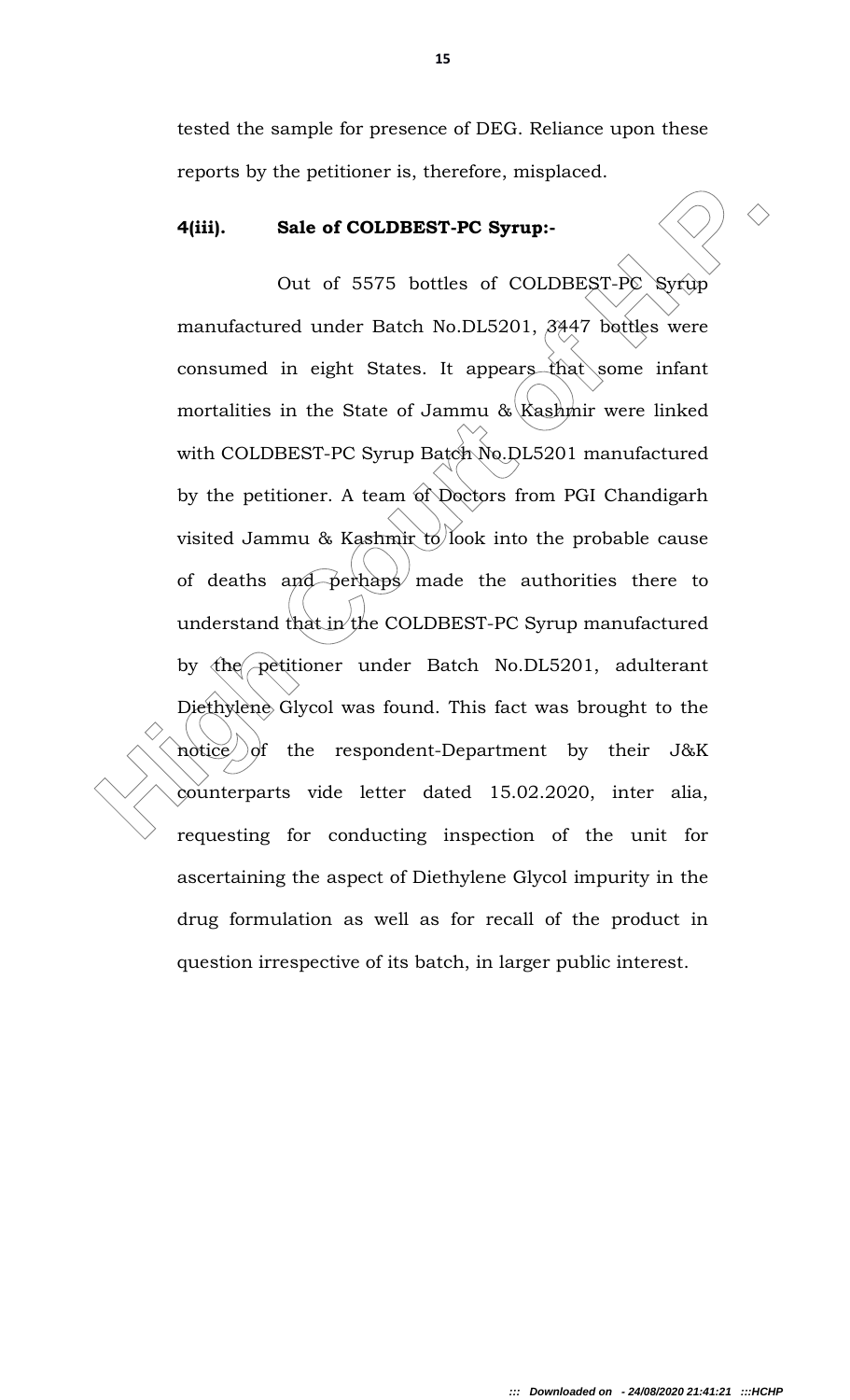4(iv). Action by State Drug Controlling Authorities:- 4(iv)(a). Taking cognizance of the contents of above referred letter of 15.02.2020 to the effect that  $PGI$ , Chandigarh has reported presence of DEG in COLDBEST-PC Syrup manufactured by the petitioner under Batch

referred letter of 15.02.2020 to the effect that PGI)  $\Diamond$ <br>Chandigarh has reported presence of DEG in COLDBEST<br>PC Syrup manufactured by the petitioner under Batch<br>No.DL5201, the Competent Authority of respondent-<br>Departmen No.DL5201, the Competent Authority of respondent-Department on 15.02.2020 itself, in exercise of the powers conferred under Rule 85(2) of the Rules, issued a show cause notice to the petitioner  $a\ddot{s}$  to why action be not taken against it for manufacturing COLDBEST-PC Syrup containing Diethylene Glycol and as to why its licence should not  $\beta e$  cancelled/ suspended for violating various provisions of Drugs and Cosmetics Act and rules made thereunder. Simultaneously, respondents directed the petitioner to stop manufacturing/sale of COLDBEST-PC Syrup as well as all the drugs having similar formulations/ compositions. Petitioner was also directed to completely recall the said drugs from the market and to ensure its complete withdrawal even upto the consumer level.

> 4(iv)(b). On 17.02.2020, the respondents issued notice to the petitioner to produce the record mentioned therein. Petitioner in writing expressed its inability to immediately

16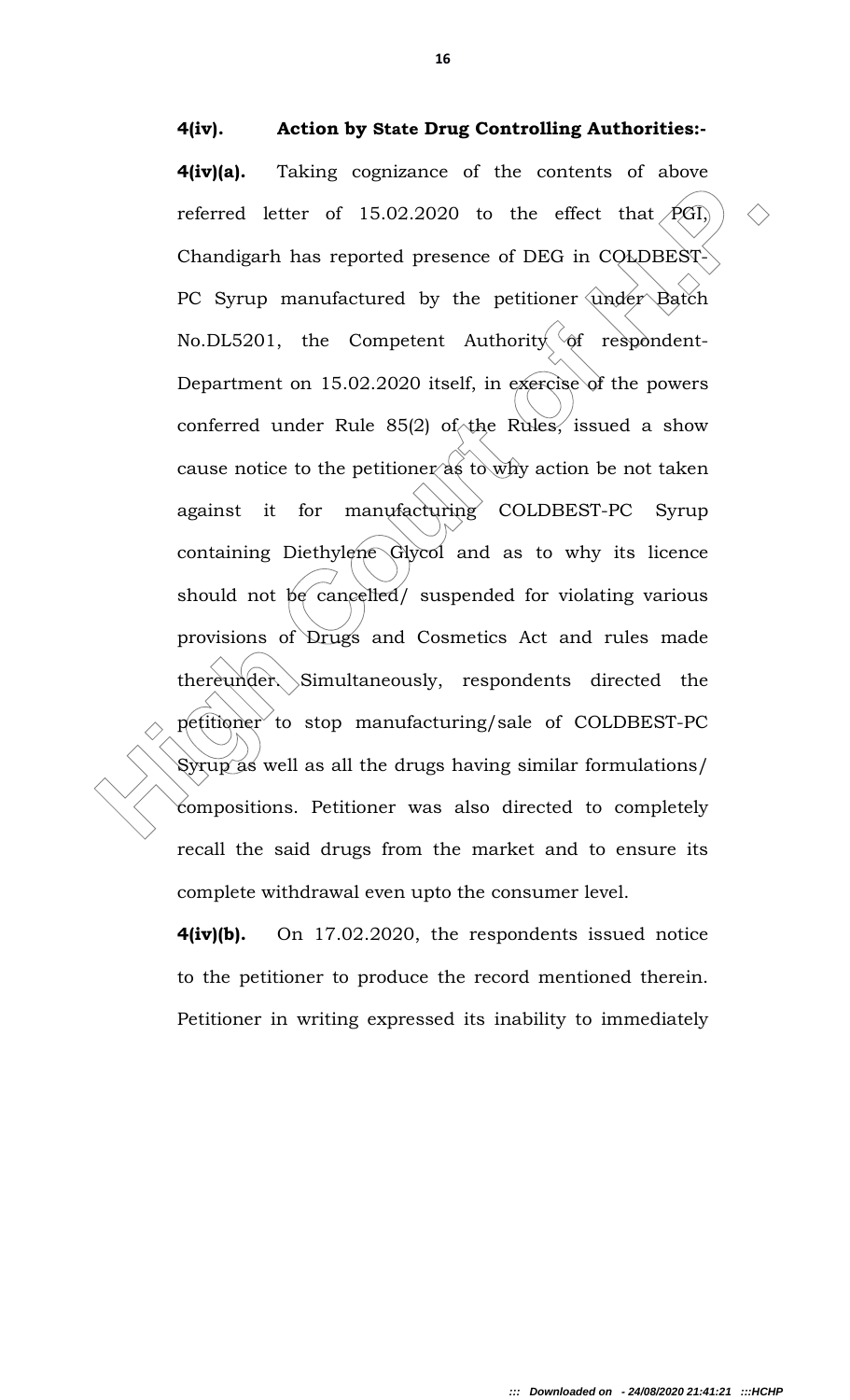the powers under Rule 85(2) of the Rules by  $\epsilon$  respondents as to why action be not taken against it for not producing the documents immediately required by the investigating team. Additionally, petitioner was directed t produce the record. Whereafter on 17.02.2020 itself, another show cause notice was issued to it in exercise of the powers under Rule  $85(2)$  of the Rules by the respondents as to why action be not taken against it for not producing the documents immediately required by the investigating team. Additionally, petitioner was directed to altogether stop manufacturing/sale under its Drug Manufacturing Licences till further orders. Petitioner on 20/22.02.2020 produced some records and on 24.02.2020 submitted its combined reply to the show cause notice dated  $15.02.2020 / \text{and}$  to show cause notice dated 17.02.2020. The investigation team comprising of six officers also submitted its interim report on 17.02.2020 with  $20$  observations. Apparently, not satisfied with the reply previously submitted by the petitioner and noticing the observations of the interim report, the respondents issued another show cause notice to the petitioner on 25.02.2020 as to why action be not taken against it for various violations/discrepancies observed in the spot/ interim report including following specific observations at Sr. Nos.5, 6, 7, 9, 10, 18 and 20:-

<sup>&</sup>quot;5. During scrutinization of invoice it was observed that M/s Thakur Enterprises 180, LalKurti Bazar, Ambala Cantt-133001 has mentioned 3 batches:-a. Propylen Glycol, B.No.2085, Mfg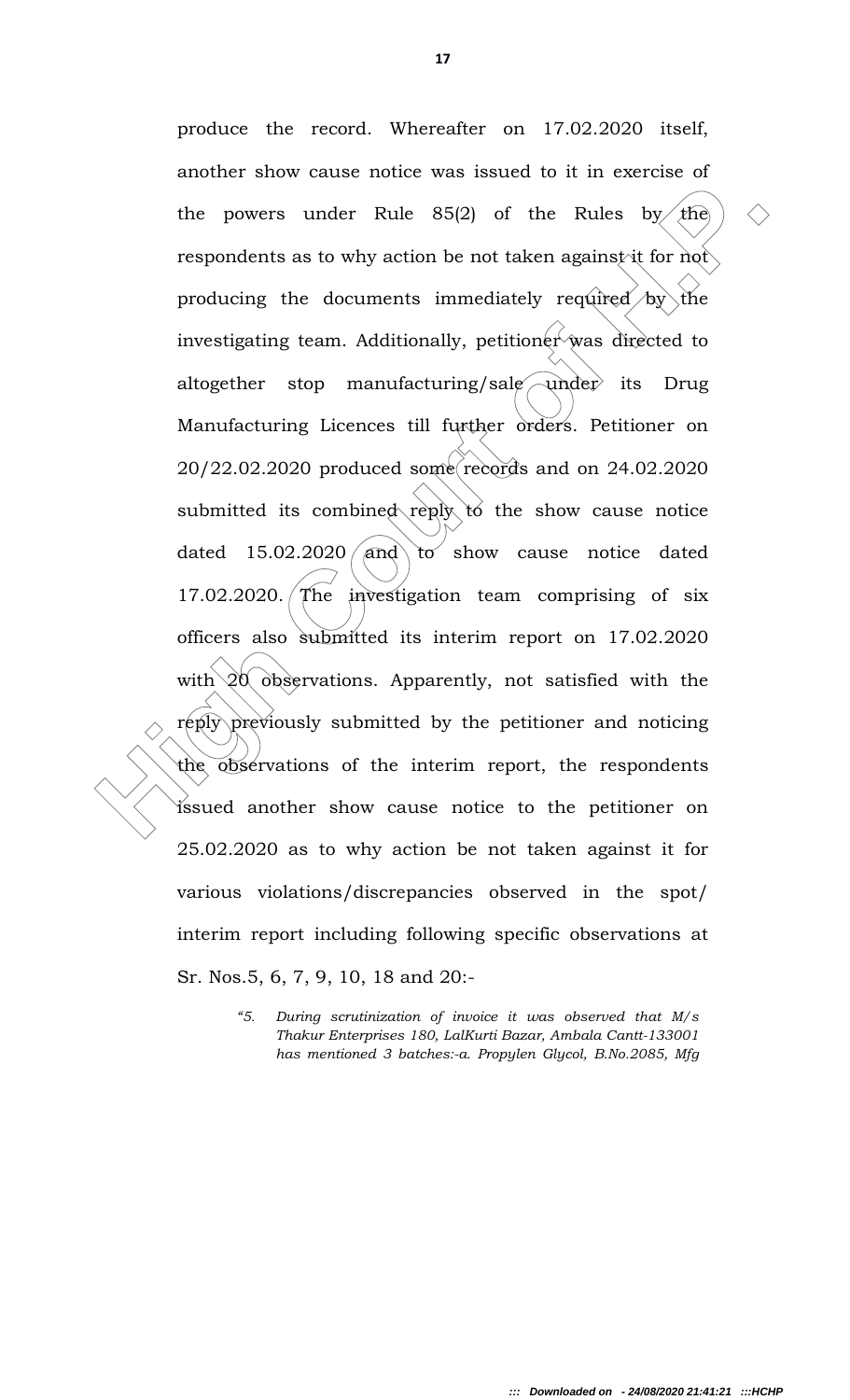Date June 2019, Exp date: May 2024, b. Propylen Glycol, B.No.2123, Mfg Date July 2019, Exp Date: June 2024, c. Propylen Glycol, B.No.2116, Mfg Date July 2019, Exp date: June 2024. But the number of Drums has not mentioned.

- 6. The firm in AR no.Issuing register has mentioned  $AR$ No.1268/19-20 only against invoice no.557 dated 16-09-2019 which was further observed fabricated during investigation for entry of AR No.1268(i)/19-20 for batch no.2123 $\gamma$  and 1268 (ii)/19-20 for batch no.2116.
- 7. Again in next entry the firm has mentioned s.no. 1268A for Serratiopeptidase, B.no.AF45190267, Mfg Date: 08/19, Exp Date: 07/24, Manufactured by: M/s Anthum which was given AR. No.1268 A/19-20.
- 9. The firm does not have any facility to perform the test for Diethyleneglycol but the firm is mentioned the same in COA generated by the firm.
- 10. The firm has also produce the test report from Shree Sai Test House Pvt. Ltd., New Delhi, but the firm has failed to produce the evidence of sent sample like Postal detail etc. but stated that samples are collected by representative of testing firm.
- 18. The firm has failed to produce utilization data of Xanthane Gum, Propyl Paraben Sodium, Sodium Benzoate etc.
- 20. The firm has also failed to produce the BMR of other batches in which of a. Propylen Glycol, B.No.2085, Mfg Date June 2019, Exp date: May 2024, b. Propylen Glycol, B. No.2123, Mfg Date July 2019,  $Exp$  date: June 2024, c. Propylen Glycol, B.  $N_0$   $2116$ ,  $Mfg$  Date July 2019, Exp date: June 2024 from M/s Manali Petrochemicals Limited, Chennai. In continuation of which the State Licensing Authority has issued Stop manufacturing order vide no.HFW-H(Drugs)58/08/Camp-I dated 17-02-2020."

3. The *Figure and the state weather of Derivalis and the methods*.<br>
3. The *Figure in MK no beauty register has mentioned.* (We have the state of the state of the state of the state of the state of the state of the state Petitioner was also directed to adhere to the Stop Manufacturing Order issued on 17.02.2020 and was further directed to give point-wise reply to all the 20 point observations of the interim report. Petitioner replied to this notice on 28.02.2020 giving its response to 20 observations of the interim report.

 $\overline{\phantom{0}}$ 

4(iv)(c). On 02.03.2020, the Government Analyst, RDTL, Chandigarh, submitted its analysis reports of three samples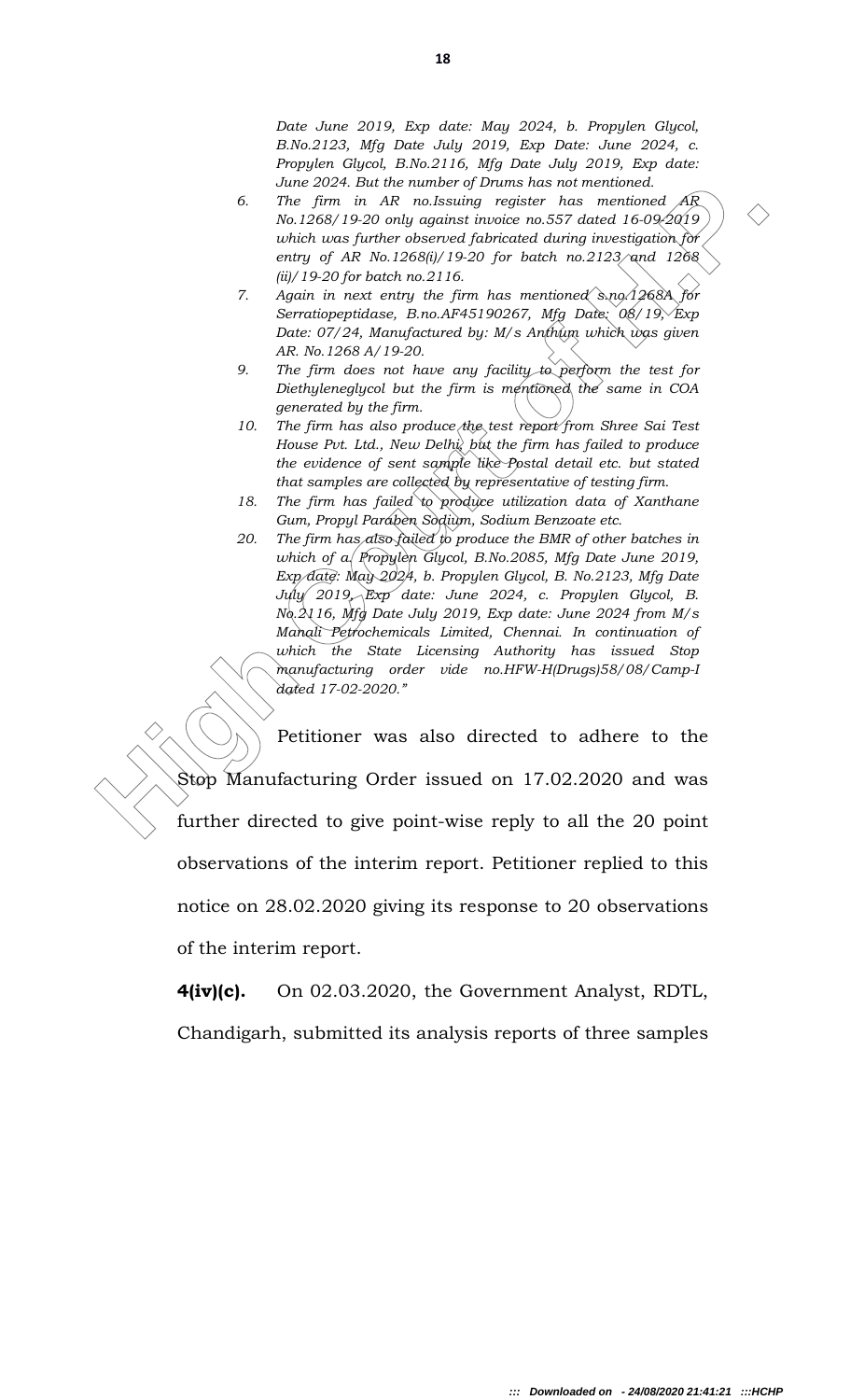analysis reports declared the samples of COLDBEST- $\rho$   $\odot$ <br>Syrup produced by the petitioner under Batch No.DL5201<br>as not of standard quality and adulterant Diethylene<br>Giycol, a poisonous chemical, was defected in these<br> of drug COLDBEST-PC Syrup Batch No.DL5201 drawn from the State of Haryana and Jammu & Kashmir. These analysis reports declared the samples of COLDBEST- $\overline{PQ}$ Syrup produced by the petitioner under Batch No.DL5201 as not of standard quality and adulterant Diethylene Glycol, a poisonous chemical, was detected in these samples. Immediately thereafter, on the basis of the analysis reports of Government/Analyst, RDTL, Chandigarh in respect of samples of  $\langle \hat{O}$ LDBEST-PC Syrup Batch No.DL5201 found to be adulterated with Diethylene Glycol and finding the replies of the petitioner to the earlier notices unsatisfactory, the respondents issued office order dated 02.03.2020, suspending the Drugs Manufacturing Licences of the petitioner-firm in public interest till further orders.

 $\mathbf{4}$ (iv)(d). Five samples of COLDBEST-PC Syrup of different batches including one under Batch No.DL5201 and one sample of PG were collected by the respondents on 15.02.2020 from the premises of the petitioner. Out of the five samples of COLDBEST-PC Syrup, the one under Batch No.DL5201, i.e. NHN-19/94, though was found by RDTL, Chandigarh of standard quality vide its report dated 05.03.2020, yet absence of adulterant DEG in it could not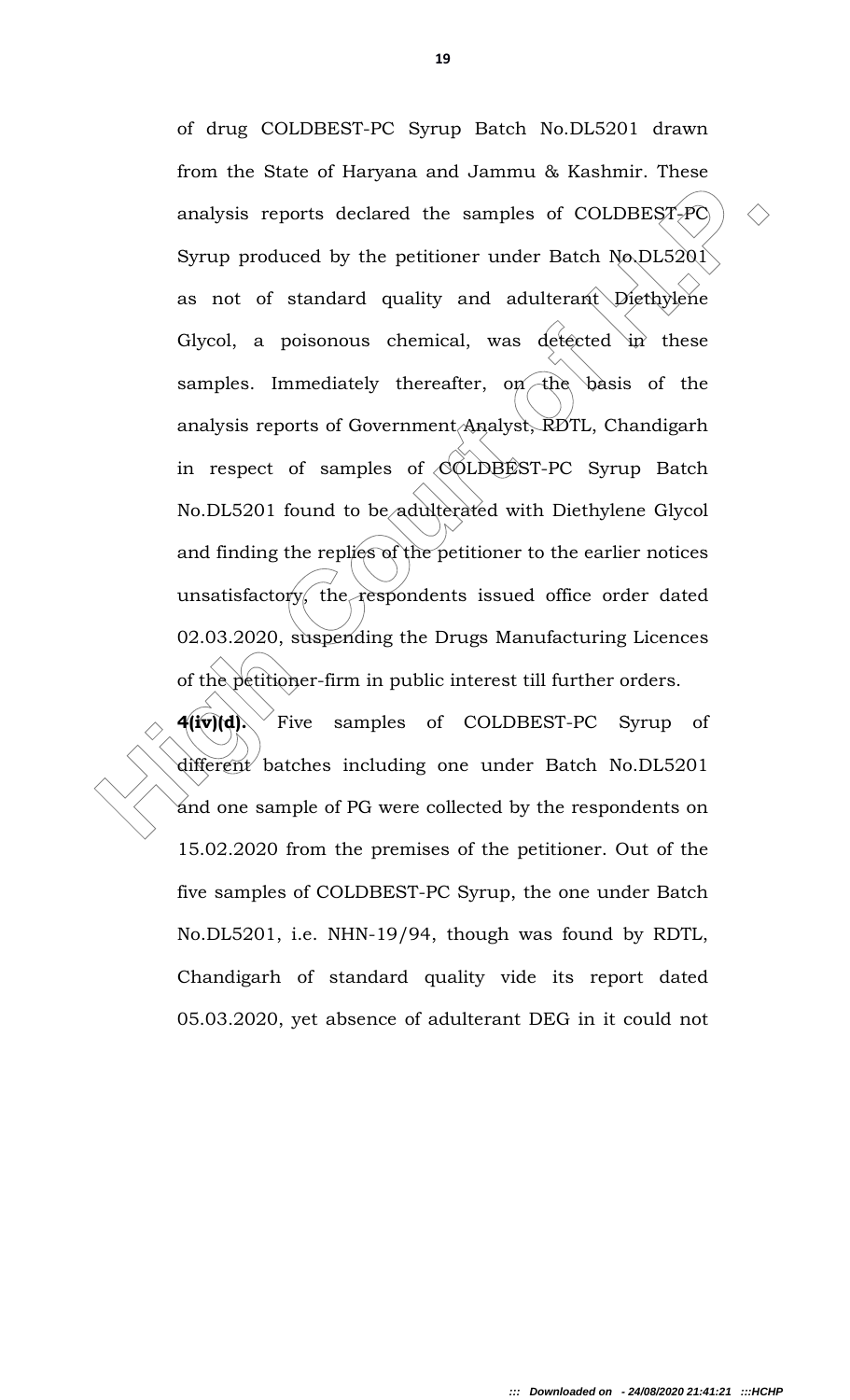be ruled out as the sample, being of insufficient quantity, could not be tested for DEG. The other samples of COLDBEST-PC Syrup belonging to other batches  $\sqrt{w}$ ere declared as of standard quality and tested negative for presence of DEG.

COLDBEST-PC Syrup belonging to other batches were<br>declared as of standard quality and tested negative for<br>presence of DEG.<br>On 26.02.2020, one sample of COLDBEST-PC<br>Syrup Batch No.DL5201, NHN/19/103 collected in<br>accordance On  $26.02.2020$ , one sample  $of$  COLDBEST-PC Syrup Batch No.DL5201, NHN/19/ $\frac{19}{103}$  collected in accordance with provision of the Act & Rules from the petitioner's premises from  $\triangleleft$ he stock recalled from the market, was sent for test to RDTL, Chandigarh on 27.02.2020. RDTL Chandigarh on 09.03.2020, requested the respondents for providing additional sample to complete the analysis. Since physical stock of drug in question was not available in the premises of the petitioner, therefore, permission was sought by the respondents from learned Chief Judicial Magistrate (CJM), District Sirmour at Nahan for drawing additional quantity of drug from the seized drugs. Permission was accorded by the learned Court vide order dated 11.03.2020. Additional sample so drawn was submitted to RDTL, Chandigarh on 12.03.2020. In continuation to earlier sample drawn on 26.02.2020, RDTL Chandigarh submitted its analysis report on 20.03.2020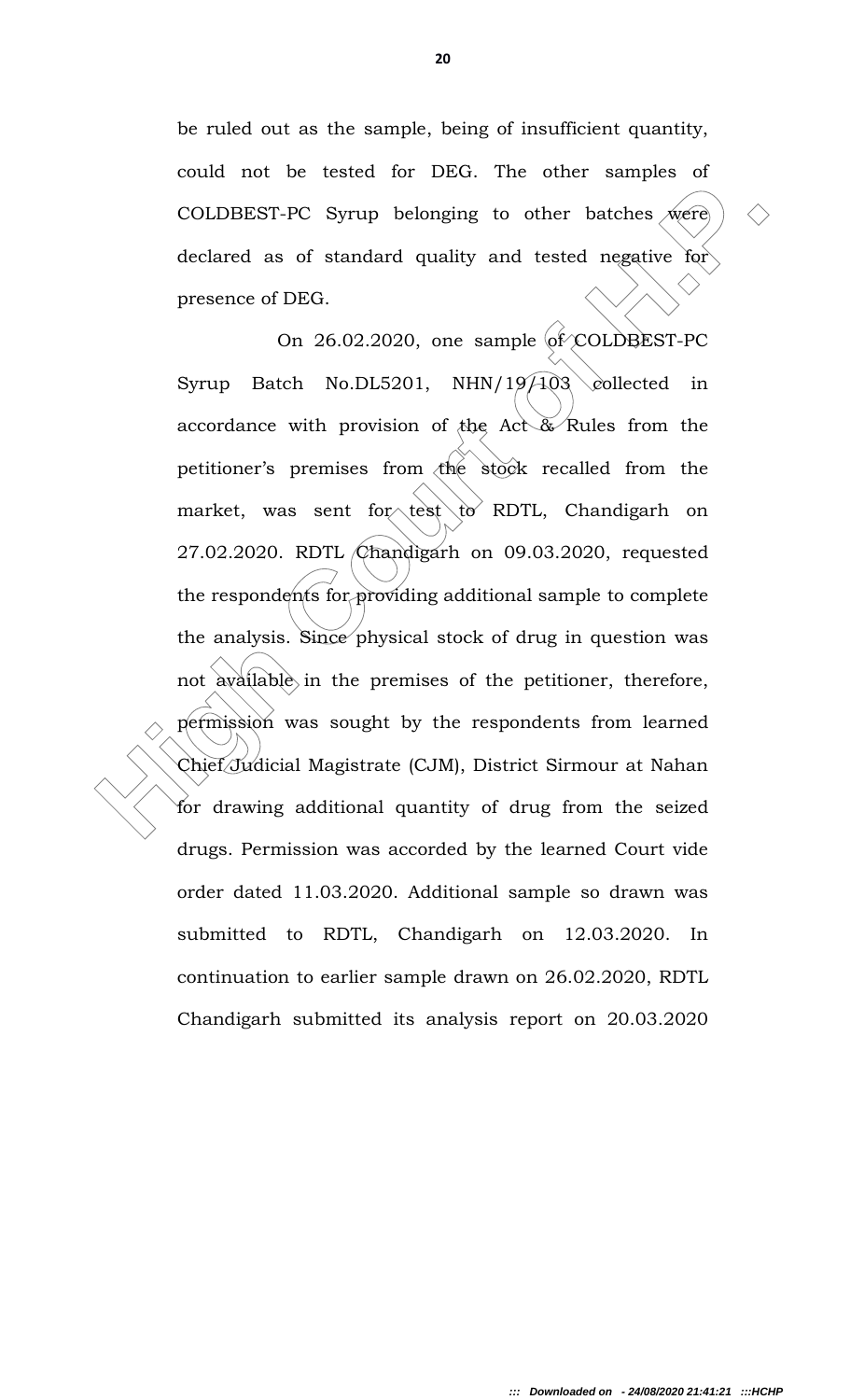declaring the entire sample (NHN/19/103) as not of standard quality and adulterated with DEG.

Whereafter, respondents on 20.03.2020, issued  $\Diamond$ <br>another show cause notice to the petitioner for sale of<br>sub-standard and adulterated drug. Petitioner was also<br>directed to comply with previously (ssued directions.<br>Petit Whereafter, respondents on 20.03.2020, issued another show cause notice to the petitioner for sale of sub-standard and adulterated drug. Petitioner was also directed to comply with previously issued directions. Petitioner expressed its dissatisfaction with the analysis report. Therefore, on application of respondents, learned CJM, Sirmour on 02.05.2020 ordered for sending sealed portions of samples drawn on  $26.02.2020$  and 11.03.2020 to the Director, CDL, Kolkata for complete re-test. This order, however, has been stayed in Cr.R. No.146/2020 instituted in this Court by the petitioner itself.

**4(iv)(e).**  $\langle \nabla \cdot \mathbf{h} \rangle$  an appeal preferred by the petitioner under Rule 85(3) of the Drugs and Cosmetics Rules, learned Appellate Authority in its order dated 22.06.2020 considering the fact that the final investigation report in FIR No.21/2020 and final report of Director, CDL, Kolkata were yet to come, declined to interfere with the suspension order passed by the Assistant Drugs Controller-cum-Licensing Authority on 02.03.2020. Appellate Authority, however, allowed the petitioner to sell stocks of 26 samples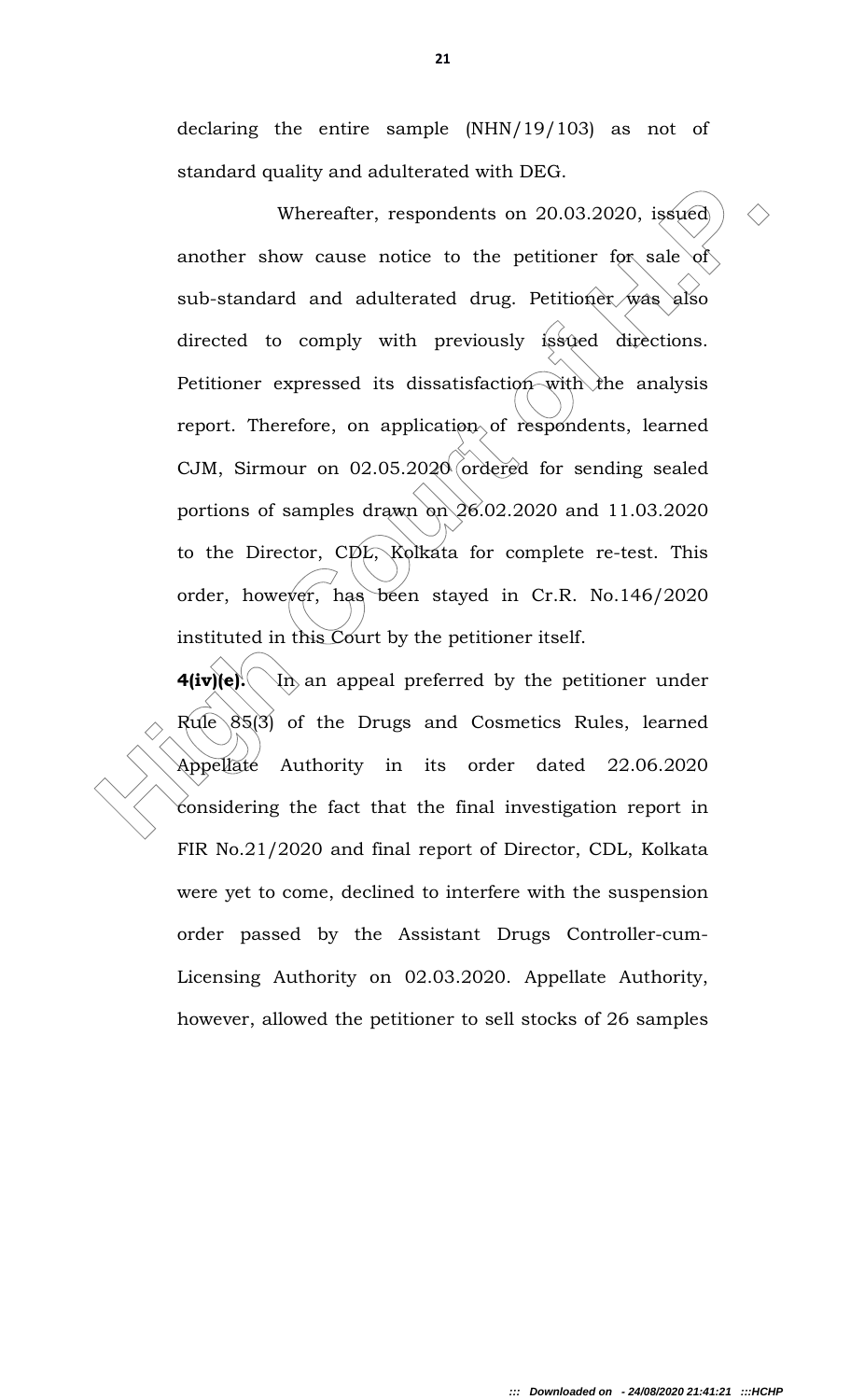of different drug formulations collected by Drugs Inspector, Central Drugs Standard Control Organization ('CDSCO' in short), Baddi on 17.02.2020 from the premises of the petitioner and declared by Government Analyst, RDTL Chandigarh to be of standard quality.  $\triangle$ dditionally, petitioner's already manufactured finished products, where PG was not used were also allowed to be sold.

### 5. Observations:

What emerges from above discussion is that:-

short), Baddi on 17.02.2020 from the premises of the pertitioner and declared by Government Analyst, RDTL<br>
Chandigarh to be of standard quality. Additionally,<br>
petitioner's already manufactured finished products; where<br>
P  $5(i)(a)$ . Before buying  $P\hat{G}$  from  $M/s$  Thakur Enterprises, Ambala Cantt., vide invoice dated 16.09.2019, petitioner did not even reasonably verify the authenticity of supplier's claim of being a licensed wholesale dealer of fine chemicals. According to the respondents, M/s Thakur Enterprises did not even possess a valid drug licence required for stocking or exhibiting for sale or distribution of PG.

 $\mathbf{5}(i)(b)$ . There is justification in the stand of respondents that pending further investigations, the analysis report of Shree Sai Test House Private Limited, New Delhi dated 20.09.2019, in respect to PG, allegedly purchased by the petitioner from M/s Thakur Enterprises on 16.09.2019 and used thereafter in manufacturing various drug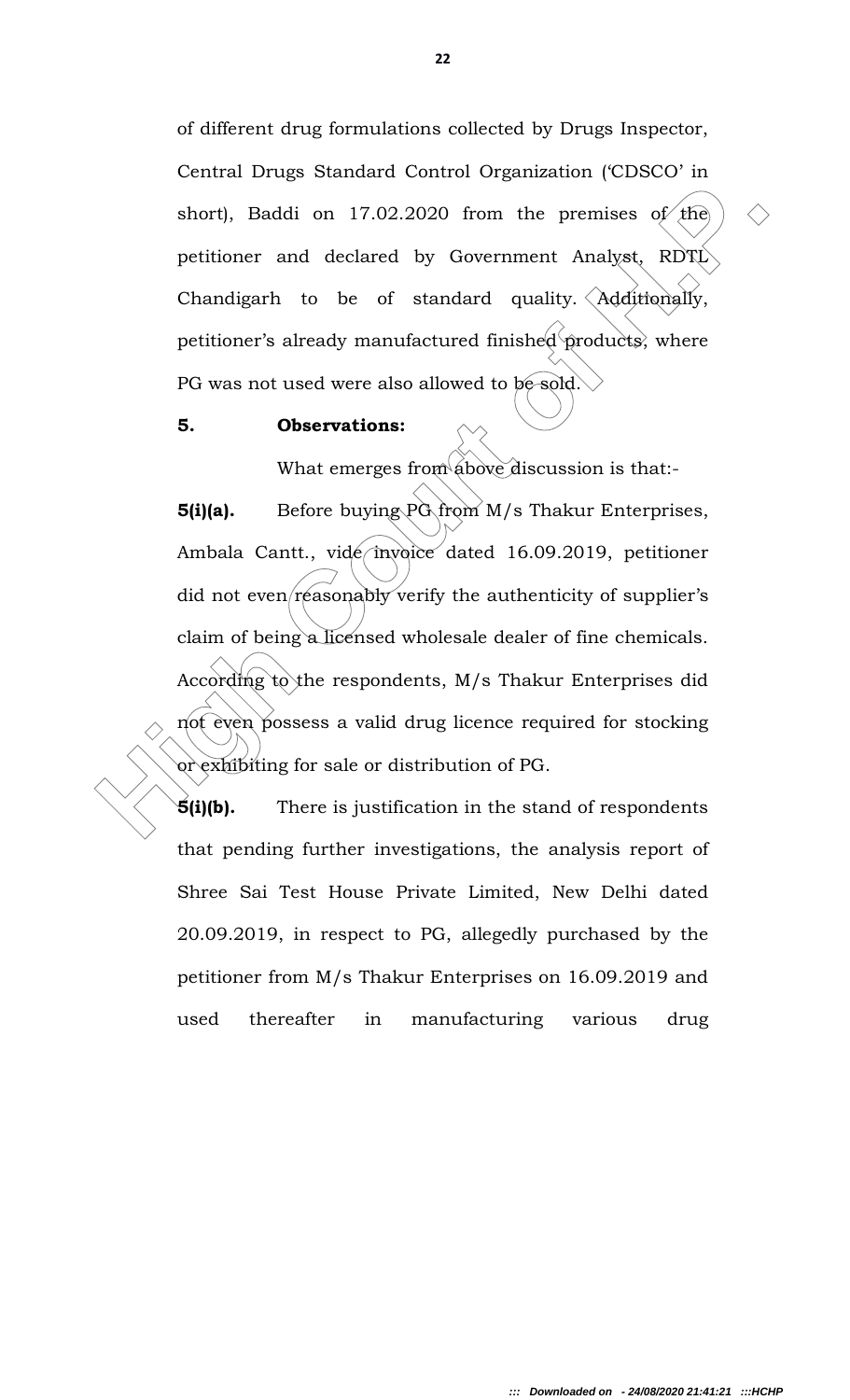formulations, inter alia, COLDBEST-PC Syrup including Batch No.DL5201, declaring PG to be of standard quality and certifying that sample is compliant of DEG cannot be relied upon as the petitioner has failed to produce documented evidence of having sent the sample to the laboratory at New Delhi.

**5(ii).** In none of the Analysis Reports placed on record of the case, COLDBEST-PC Syrup manufactured by the petitioner under Batch No.DL5201 was declared of standard quality without presence of adulterant DEG.

and certifying that sample is compliant of DEG cannot be relied upon as the petitioner has failed to produce documented evidence of having sent the sample to produce documented evidence of having sent the sample of the la 5(ii)(a). The Certificate of Analysis dated 23.09.2019 of Quality Control Department of the petitioner in respect to finished product COLDBEST-PC Syrup certified this  $product(to)$  be of standard quality and compliant of Ethylene Glycol and Diethylene Glycol norms. However, admittedly the petitioner-firm does not possess the testing facility for checking its drugs formulations for presence of adulterant DEG. Therefore, analysis reports of petitioner's Quality Control Department with respect to COLDBEST-PC Syrup cannot be relied upon. Same goes for test reports of petitioner's Quality Control Department with respect to analysis of sample of PG. It cannot be said to have been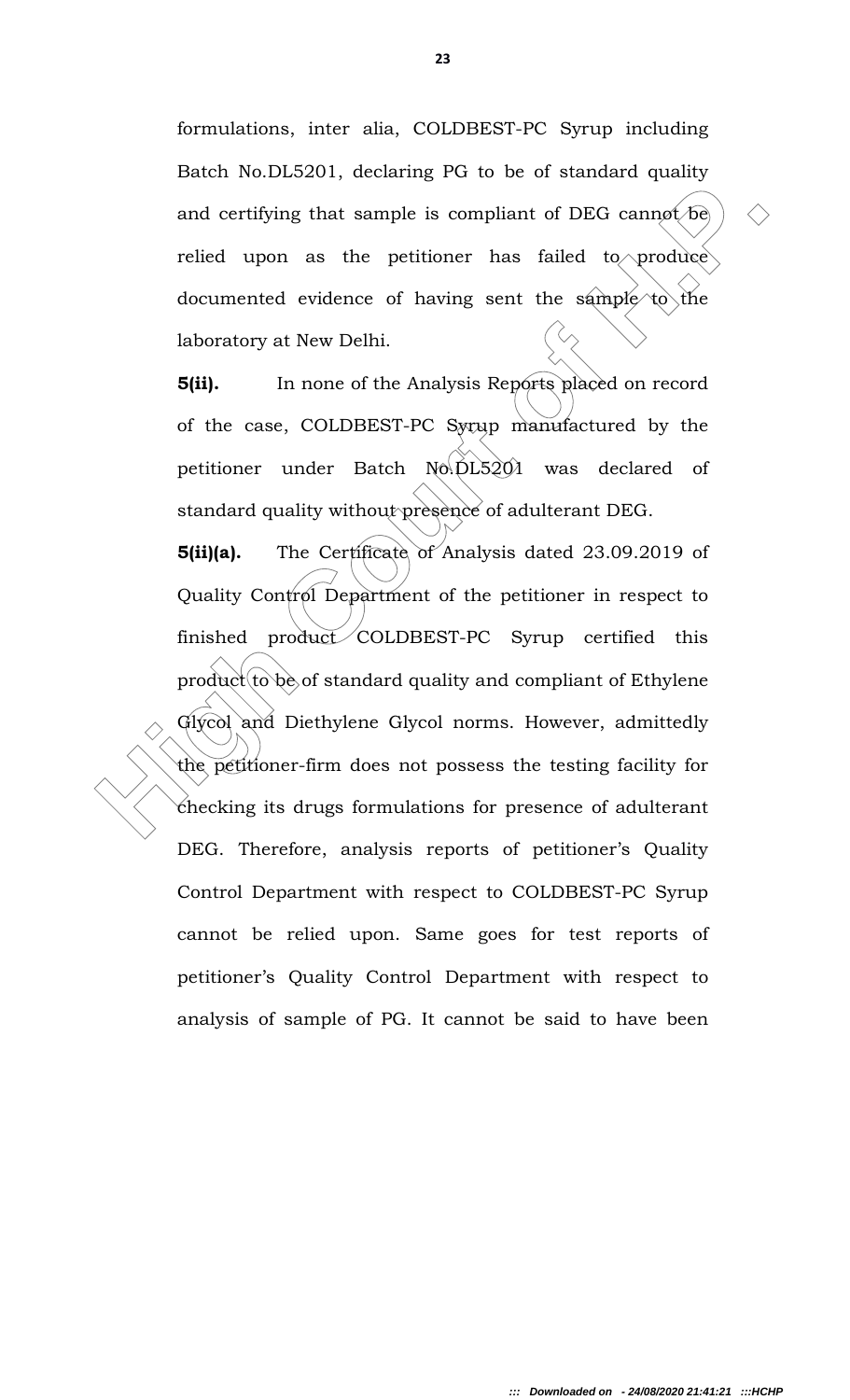tested for presence of poisonous adulterant DEG in absence of such testing facility available with the petitioner.

**5(ii)(b).** Three test reports of RDTL, Chandigarh dated)  $\Diamond$ <br>
02.03.2020 in respect of samples of COLDBEST-PC Syrup,<br>
Batch No.DL5201, drawn from the State of Haryana and<br>
Jammu & Kashmir, had declared the drug as not o **5(ii)(b).** Three test reports of RDTL, Chandigarh dated 02.03.2020 in respect of samples of COLDBEST-PC Syrup, Batch No.DL5201, drawn from the State of Haryana and Jammu & Kashmir, had declared the drug as not of standard quality after detecting poisonous chemical DEG therein. According to the respondents, Government Analyst Drug Testing Laboratory, Tamil Nadu, has also provided them their analysis report declaring COLDBEST-PC Syrup Batch No.DL5201 as  $\text{mod}$  of standard quality and found to be adulterated with DEG.

**5(ii)(c).** The test report of RDTL, Chandigarh dated 05.03.2020 with respect to sample of COLDBEST-PC Syrup, Batch No.DL5201 (NHN-19/94), drawn on  $15.02.2020$  from the premises of petitioner though declared the drug as of standard quality, but due to insufficient quantity, the sample could not be tested for presence of DEG. The analysis report dated 23.01.2020 of Government Analyst, Udhampur also had not tested the sample of COLDBEST-PC Syrup Batch No.DL5201 for DEG.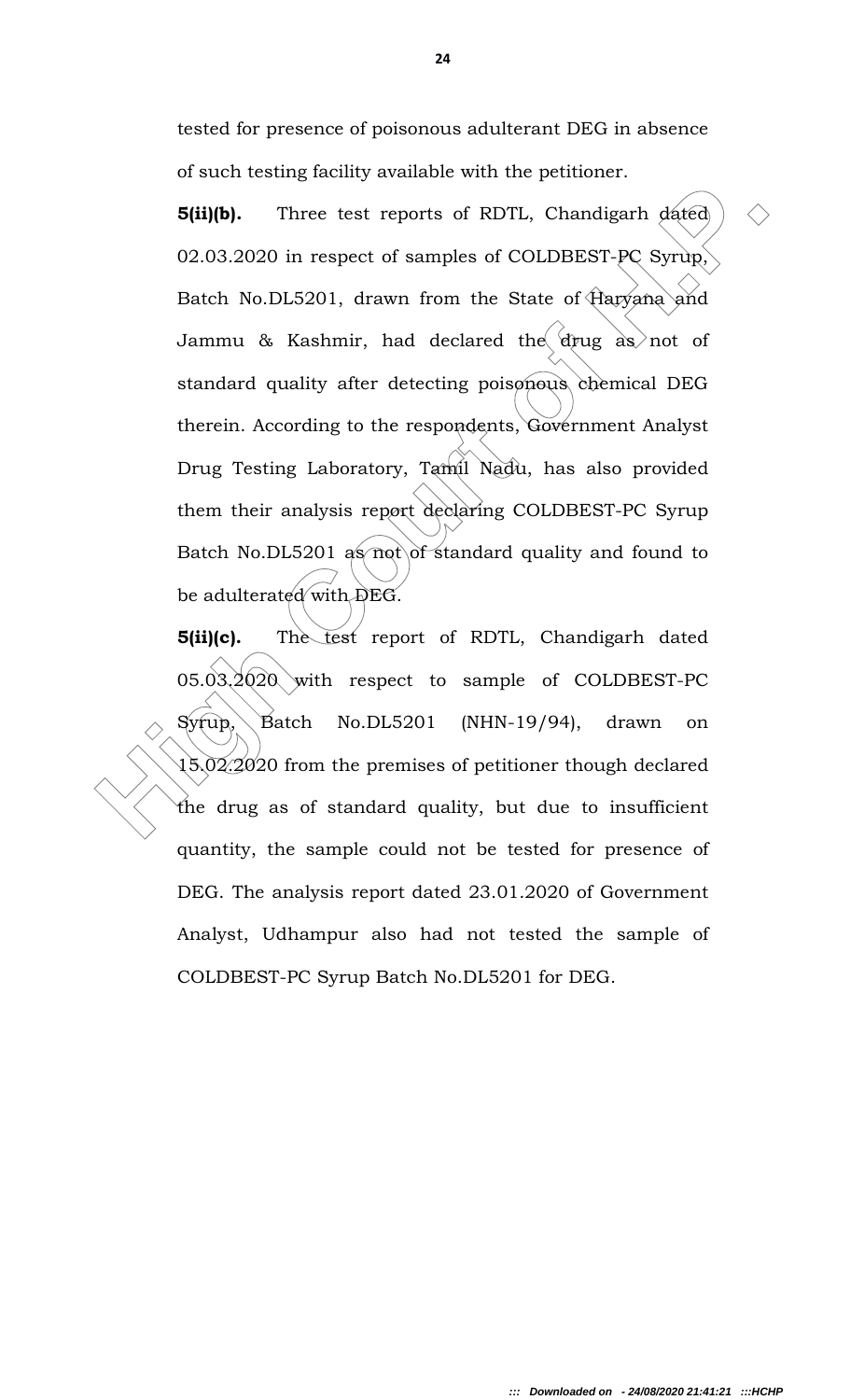Batch No.DL5201, collected on 26.02.2020 with additional  $\Diamond$ <br>quantity collected under order dated 11.03.2020 passed by<br>learned CJM, Sirmour, confirmed the sample as not of<br>standard quantity as poisonous adulterant DEG wa 5(ii)(d). The test report of RDTL, Chandigarh dated 20.03.2020 regarding sample of COLDBEST-PC Syrup, Batch No.DL5201, collected on 26.02.2020 with additional quantity collected under order dated 11.03.2020 passed by learned CJM, Sirmour, confirmed the sample as not of standard quantity as poisonous adulterant DEG was detected in the sample. Petitioner has contested the result. Therefore, on an application moved by the Drugs Inspector, Nahan under Section  $25(4)$  of the Act, learned CJM, Sirmour at Nahan, on 02.05.2020, ordered for dispatching sealed sample portions of COLDBEST-PC Syrup, Batch No.DL5201, collected on 26.02.2020 and 11.03.2020 (Sample No.NHN $\cancel{19}/103$ ) to the Director, Central Drugs Laboratory (CDL), Kolkata. This order has been stayed on 06.05.2020 in Criminal Revision No.146/2020, instituted by the petitioner. Therefore, the sample could not be sent to CDL, Kolkata for complete re-test.

**6(i).** Though many of above referred aspects are as yet stated to be pending for further investigation, but, prima facie, at this stage, it can certainly be observed that PG purchased by the petitioner from M/s Thakur Enterprises vide invoice dated 16.09.2019 and thereafter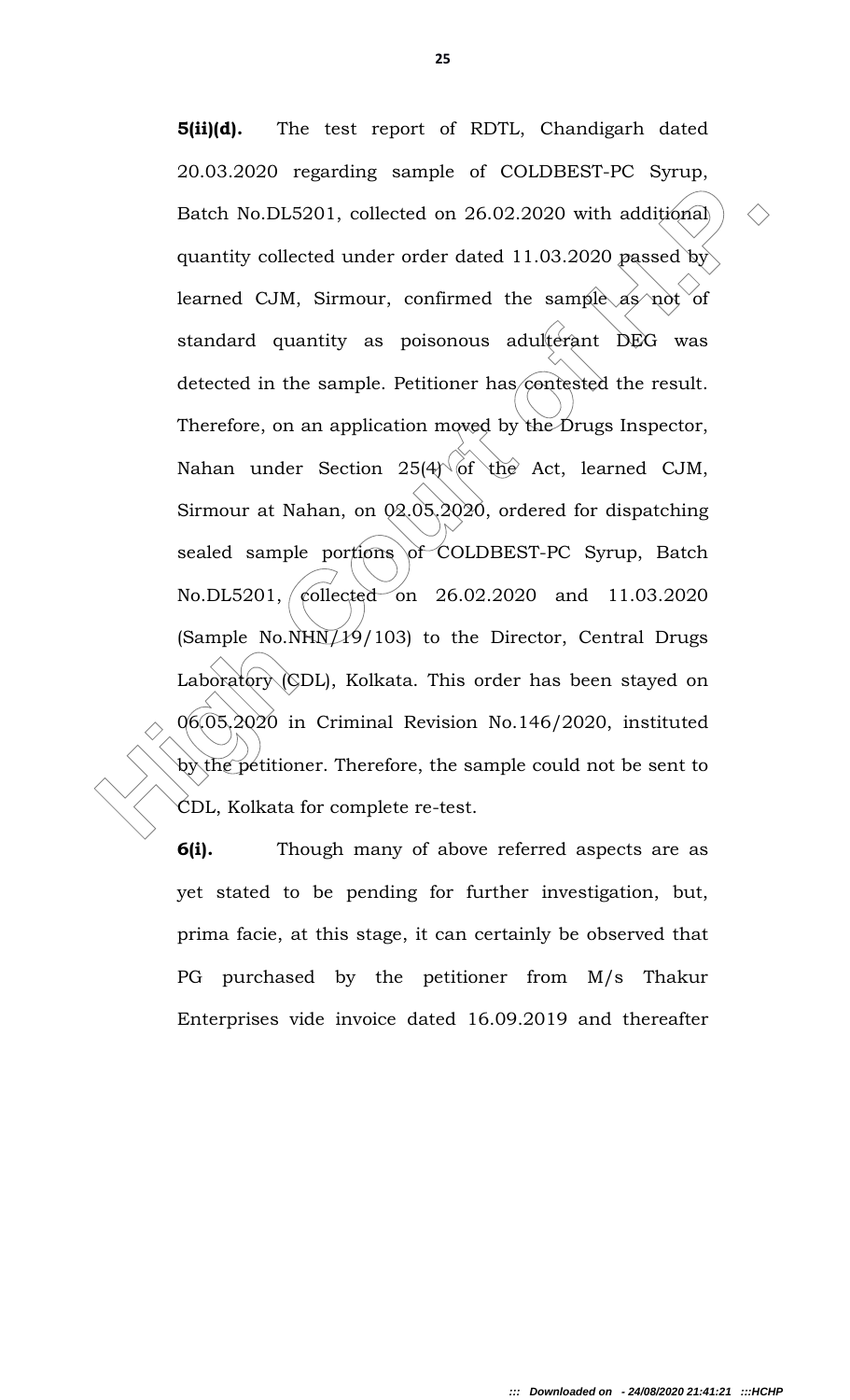be of standard quality as at present neither there is any  $\Diamond$ <br>proof of the same having been purchased from a duly<br>licensed dealer/stockist nor there is any proof of the same<br>having been tested for presence of  $\langle \text{commonly'}\rangle$ used in different drug formulations including COLDBEST-PC Syrup irrespective of batch numbers cannot be said to be of standard quality as at present neither there is any proof of the same having been purchased from a duly licensed dealer/stockist nor there is any proof of the same having been tested for presence of  $\langle \text{command } \rangle$  tested adulterant DEG before being put to use by the petitioner in its different drug formulations. A specific drug COLDBEST-PC Syrup under Batch No.DL $\frac{5201}{3}$  manufactured by the petitioner allegedly using this PG, has been tested positive for poisonous chemical and adulterant DEG in samples drawn from the States of Haryana, Jammu & Kashmir and Himachal Pradesh. Though some of the analysis reports have been disputed by the petitioner and further investigation is still going on, however, at this stage, prima  $facie,$  it can be observed that COLDBEST-PC Syrup, Batch No.DL5201, cannot be said to be of standard quality.

 Considering above aspects, action of the respondents in issuing show cause notice to the petitioner on 15.02.2020 and ordering it initially to stop manufacturing/sale of COLDBEST-PC Syrup/similar drugs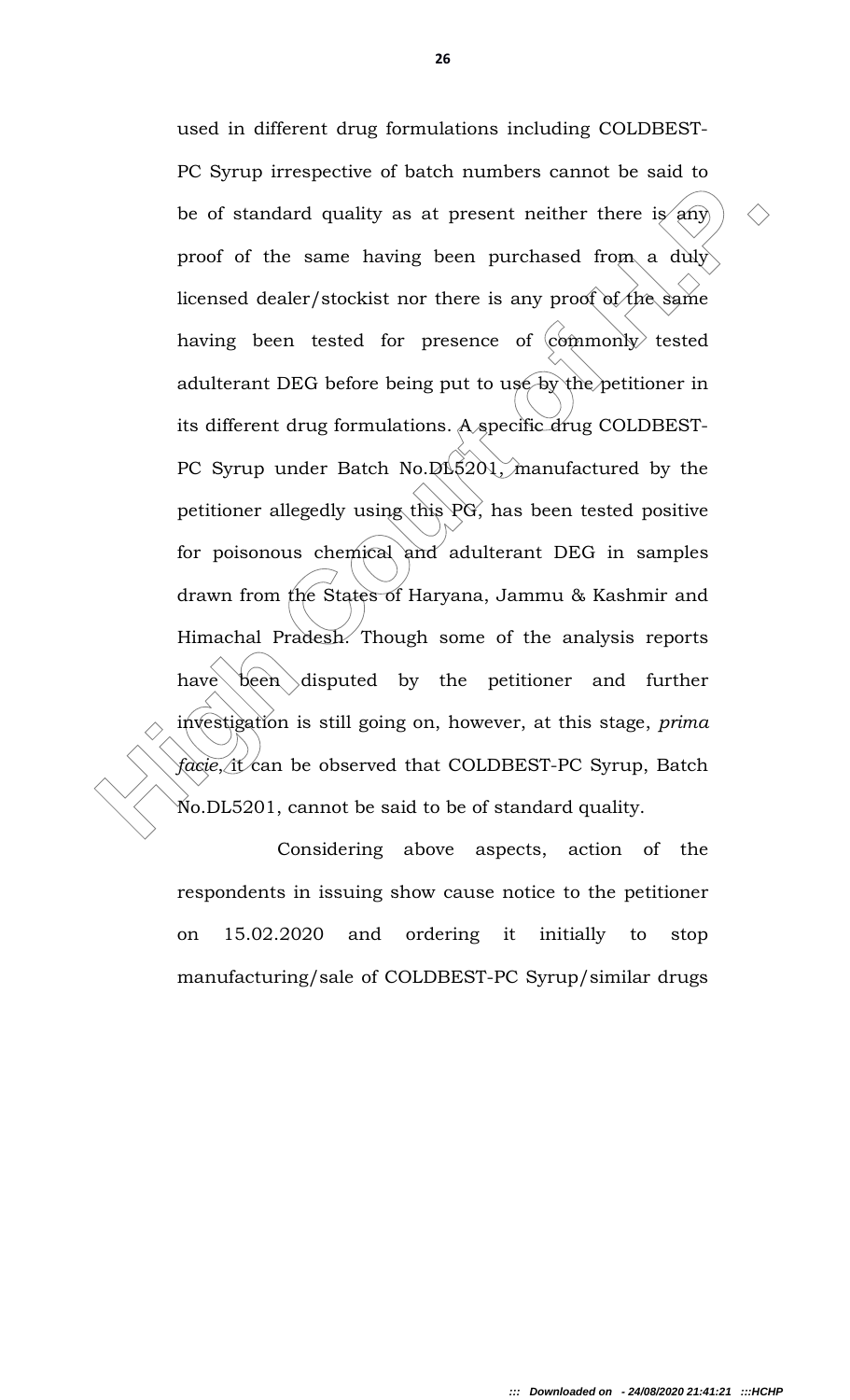formulations and directing it to recall the drug from the market was justified considering public health and safety.

**6(ii).** Over a period of time, after receipt of various)  $\Diamond$ <br>analysis reports, spot/interim report submitted by the<br>investigating agency, further action of the respondents in<br>issuing separate show cause notices to the p **6(ii).** Over a period of time, after receipt of various analysis reports, spot/interim report submitted by the investigating agency, further action of the respondents in issuing separate show cause notices to the petitioner and ordering it to stop manufacture/sale of all drug formulations under its Drugs Manufacturing Licences and thereafter suspending till  $\sqrt{\text{further}}$  orders its Drugs Manufacturing Licences, however, cannot be justified. In issuing such notices, the respondents have exercised power under Rule 85(2) of the Rules, which reads as under:-

"85. Cancellation and suspension of licenses- (1)......

(2) The Licensing Authority may for such licenses granted or rènewed by him, after giving the licensee an opportunity to show cause why such an order should not be passed, by an order in writing stating the reasons therefor, cancel a license issued under this Part OR suspend it for such period as he thinks fit either wholly or in respect of any of the drugs to which it relates [OR direct the licensee to stop manufacture, sale or distribution of the said drugs and [thereupon order the destruction of drugs and] the stocks thereof in the presence of an Inspector], if in his opinion, the licensee has failed to comply with any of the conditions of the license or with any provisions of the Act or rules made thereunder."

 The power conferred under the above extracted rule can be exercised only in accordance with law. Reason were required to be given while directing the petitioner to completely stop manufacture/sale of all its licensed drugs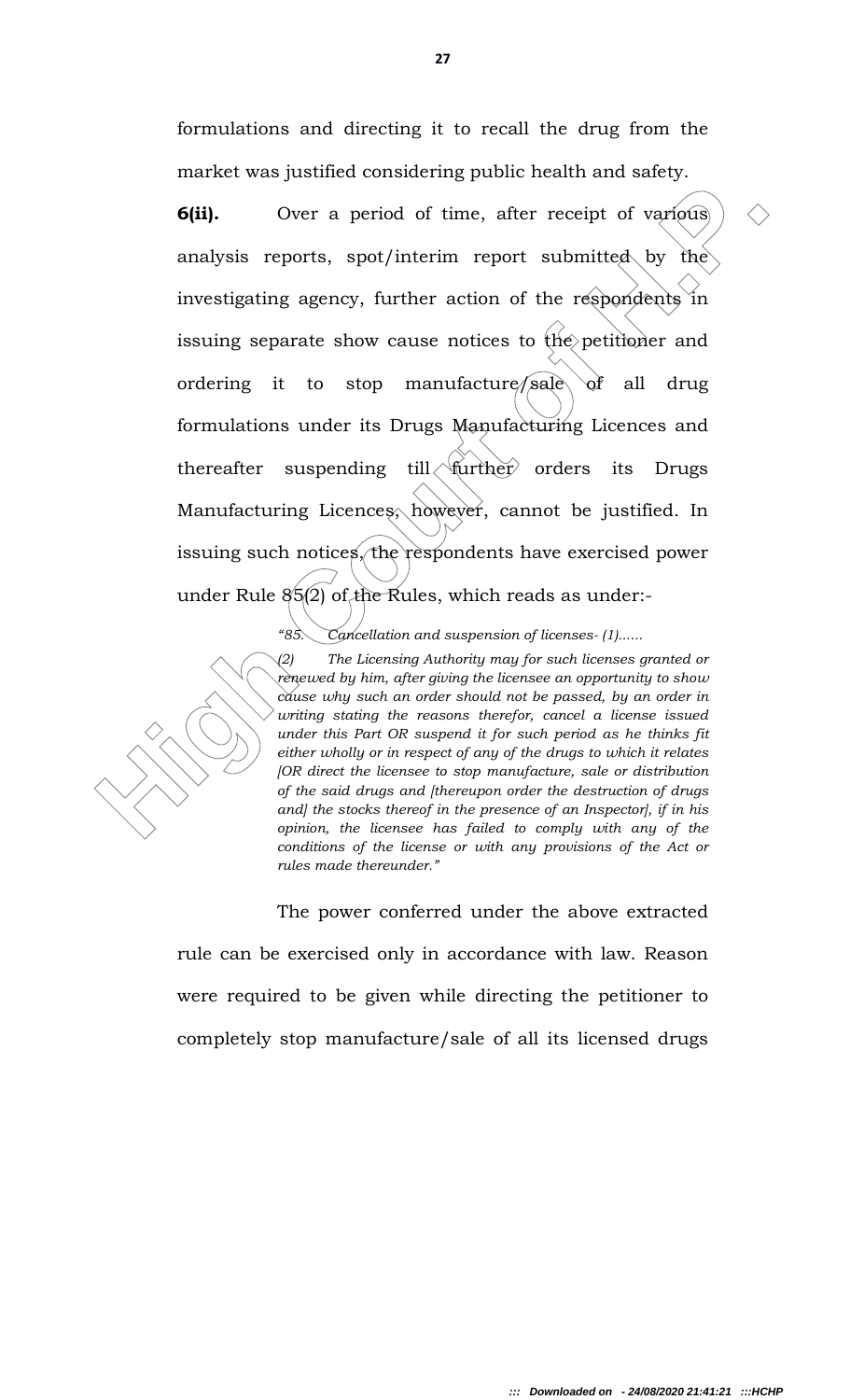various show cause notices issued to it by the respondents)  $\Diamond$ <br>
However, a perusal of repeatedly issued show cause notices)<br>
nowhere reflects due consideration of replies submitted by<br>
the petitioner. Hon'ble Apex Court formulations as well as in suspending its Drugs Manufacturing Licences. Petitioner had submitted replies to various show cause notices issued to it by the respondents. However, a perusal of repeatedly issued show cause notices nowhere reflects due consideration of replies submitted by the petitioner. Hon'ble Apex Court in Kranti Associates Private Limited and another Versus Masood Ahmed **Khan and others, (2010) 9 SCC 496**, vide para 47, held

as under:-

"47. Summarising the above discussion, this Court holds:

- (a). In India the judicial trend has always been to record reasons, even in administrative decisions, if such decisions affect anyone prejudicially.
- (b). A quasi-judicial authority must record reasons in support of its conclusions.
- $(c)$ . Insistence on recording of reasons is meant to serve the wider principle of justice that justice must not only be done it must also appear to be done as well.

(d). Recording of reasons also operates as a valid restraint on any possible arbitrary exercise of judicial and quasi-judicial or even administrative power.

(e). Reasons reassure that discretion has been exercised by the decision maker on relevant grounds and by disregarding extraneous considerations.

- (f). Reasons have virtually become as indispensable a component of a decision-making process as observing principles of natural justice by judicial, quasi-judicial and even by administrative bodies.
- (g). Reasons facilitate the process of judicial review by superior Courts.
- (h). The ongoing judicial trend in all countries committed to rule of law and constitutional governance is in favour of reasoned decisions based on relevant facts. This is virtually the life blood of judicial decision-making justifying the principle that reason is the soul of justice.
- (i). Judicial or even quasi-judicial opinions these days can be as different as the judges and authorities who deliver them. All these decisions serve one common purpose which is to demonstrate by reason that the relevant factors have been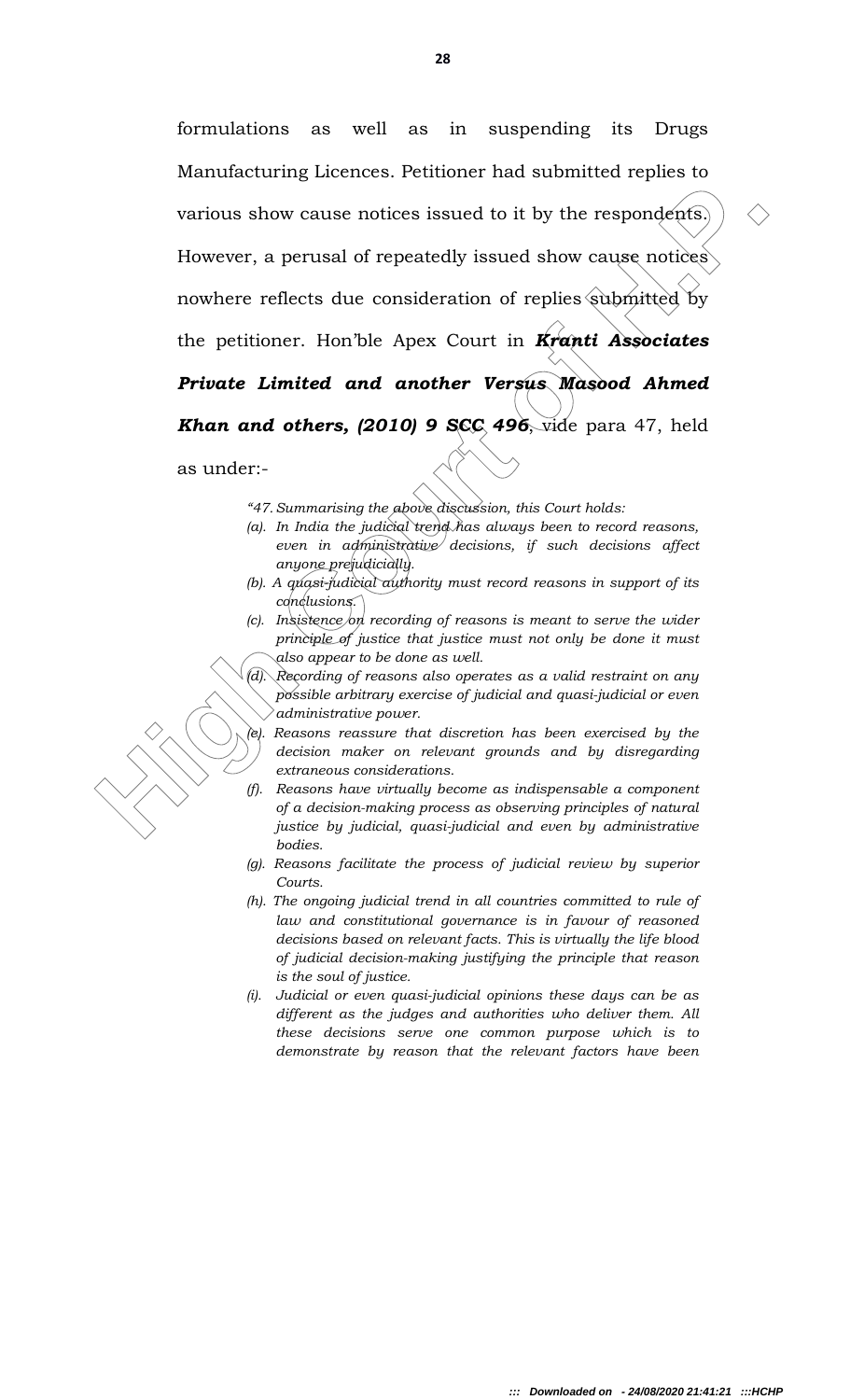objectively considered. This is important for sustaining the litigants' faith in the justice delivery system.

- (j). Insistence on reason is a requirement for both judicial accountability and transparency.
- (k). If a Judge or a quasi-judicial authority is not candid enough. about his/her decision-making process then it is impossible to know whether the person deciding is faithful to the doctrine of precedent or to principles of incrementalism.
- (l). Reasons in support of decisions must be cogent, clear and succinct. A pretence of reasons or "rubber-stamp reasons" is not to be equated with a valid decision-making process.
- (m). It cannot be doubted that transparency is the sine qua non of restraint on abuse of judicial powers. Transparency in decision-making not only makes the judges and decisionmakers less prone to errors but also makes them subject to broader scrutiny. (See David Shapiro in Defence of Judicial Candor.
- $(n)$ . Since the requirement to record reasons emanates from the broad doctrine of fairness in decision-making, the said requirement is now virtually a component of human rights and was considered part of Strasbourg Jurisprudence. See Ruiz Torija v. Spain EHRR,  $a\bar{b}$ , 562 para 29 and Anya v. University of Oxford, wherein the Court referred to Article 6 of the European  $Convention [of Hwman$  Rights which requires,
	- "adequate and intelligent reasons must be given for judicial decisions".

In Civil Appeal No.9417 of 2019, titled M/S

(o). In all common law jurisdictions judgments play a vital role in setting up precedents for the future. Therefore, for development of law, requirement of giving reasons for the decision is of the essence and is virtually a part of "due process".

constrained year orange and proposes here it is under the propose that is the subset of the propose of the propose in the subset of the propose of the propose of the subset of the propose of the subset of the propose of t Daffodills Pharmaceuticals Ltd. & Anr. Versus State of  $\mathcal{Y}.$  **& Anr.**, decided on December 13, 2019, the Hon'ble Supreme Court observed that if there is one constant lodestar that lights the judicial horizon in this country, it is this: that no one can be inflicted with an adverse order, without being afforded a minimum opportunity of hearing, and prior intimation of such a move. This principle is too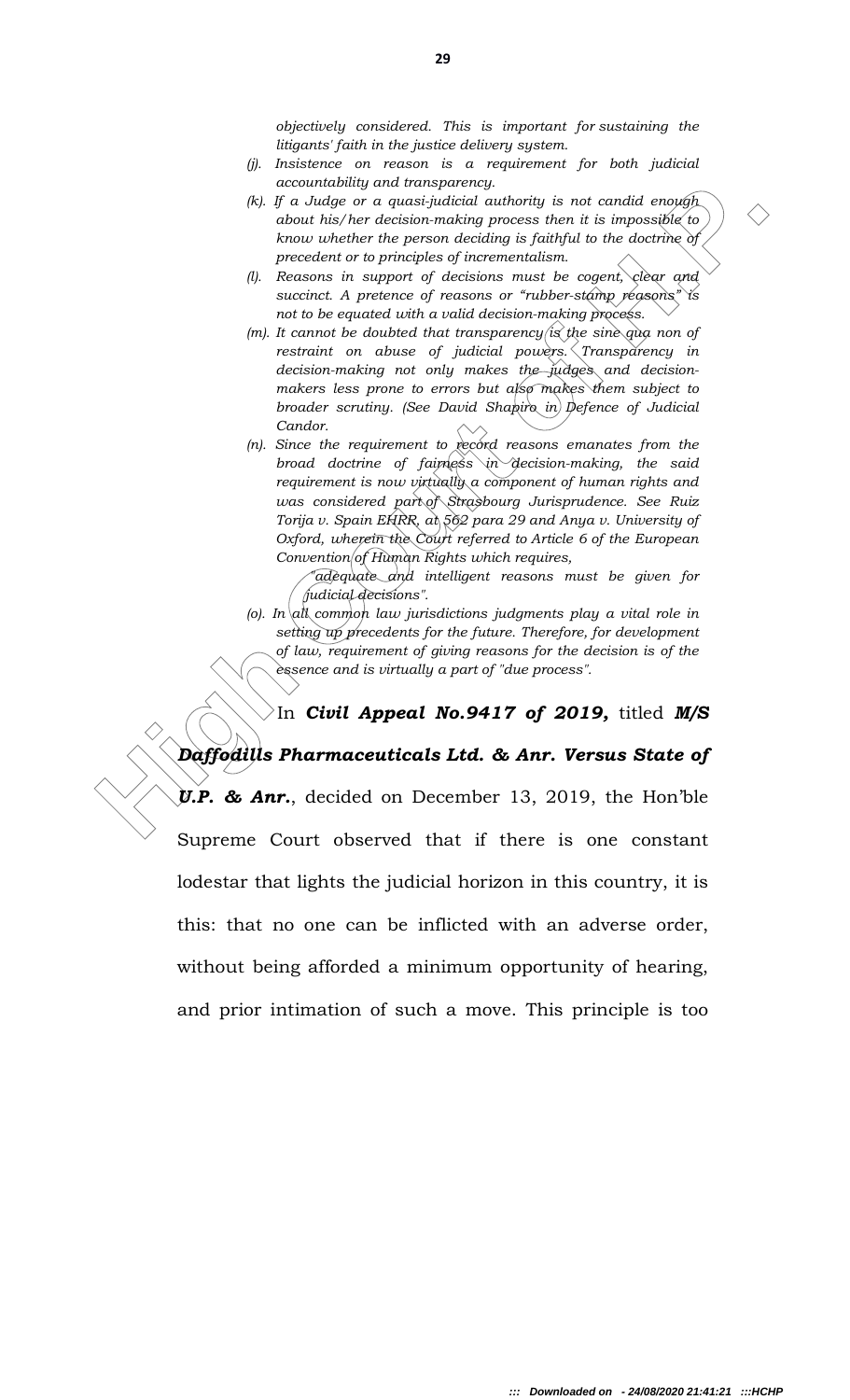well entrenched in the legal ethos of this country to be ignored.

In the facts and circumstances of the case)  $\Diamond$ <br>discussed above and as borne out from the record and as is<br>evident from the show cause notices/orders dated<br>15.02.2020, 17.02.2020, 25.02.2020,  $(02,03.2020)$  and<br>20.03.202 In the facts and circumstances of the  $\sqrt{\text{case}}$ discussed above and as borne out from the record and as is evident from the show cause notices/orders dated 15.02.2020, 17.02.2020, 25.02.2020, 02.03.2020 and 20.03.2020, the allegation against the petitioner primarily pertained to use of specific PG/and presence of adulterant DEG in COLDBEST-PC Syrup therefore, the Stop Manufacture/Sale Order could have been restricted to those drug formulations where PG purchased by the petitioner against invoice dated 16.09.2019 was used or at best in respect of those drugs which involved use of PG. In a blanket manner, without setting forth the reasons required to be enumerated under Rule 85(2) of the Rules, neither the manufacture/sale of other drug formulations could be ordered to be stopped where PG was not used nor in the facts and circumstances of the case, petitioner's Drugs Manufacturing Licences could be suspended altogether by the respondents in exercise of powers under Rule 85(2) of the Rules. Even though there may be cases where a single violation/contravention of the licence may be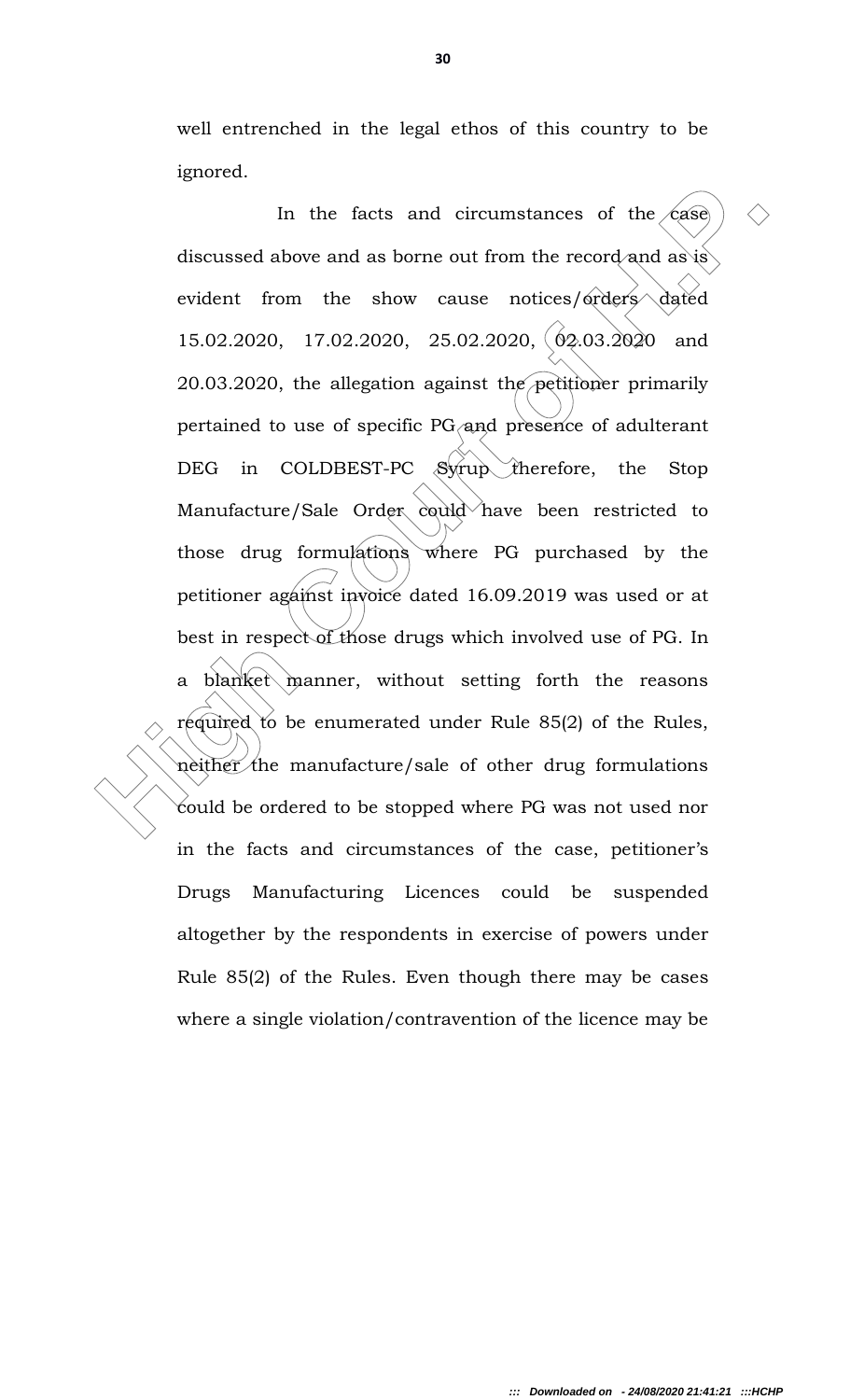so grave so as to justify cancellation/suspension of entire licence after due application of mind by the Competent Authority. But the record of this case does not reflect application of mind by the respondents in ordering suspension of Drugs Manufacturing Licences of the petitioner, forcing it to completely shut down its unit. The power to cancel/suspend a licence has to be exercised with sound discretion in the given facts and circumstances of the case as well as keeping  $\sin(\text{mind})$  larger public interest, but not mechanically, hastily or arbitrarily.

Authority. But the record of this case does not reflect  $\Diamond$ <br>
application of mind by the respondents in ordering<br>
suspension of Drugs Manufacturing Licences of the<br>
petitioner, forcing it to completely shut down its unit. The only discernible reasons for issuance of the impugned notices/orders relate to the PG procured and used by the petitioner in above described manner and detection of adulterant DEG in one batch of COLDBEST-PC  $Syrup, \text{ i.e. }$  No.DL5201, manufactured by the petitioner. Even though the samples of COLDBEST-PC Syrup manufactured by the petitioner under other batches were not found to be adulterated with DEG, yet considering larger public interest, public health and safety, the action of the respondents in ordering the petitioner to stop manufacture/sale of COLDBEST-PC Syrup as a whole irrespective of its batches cannot be faulted. However,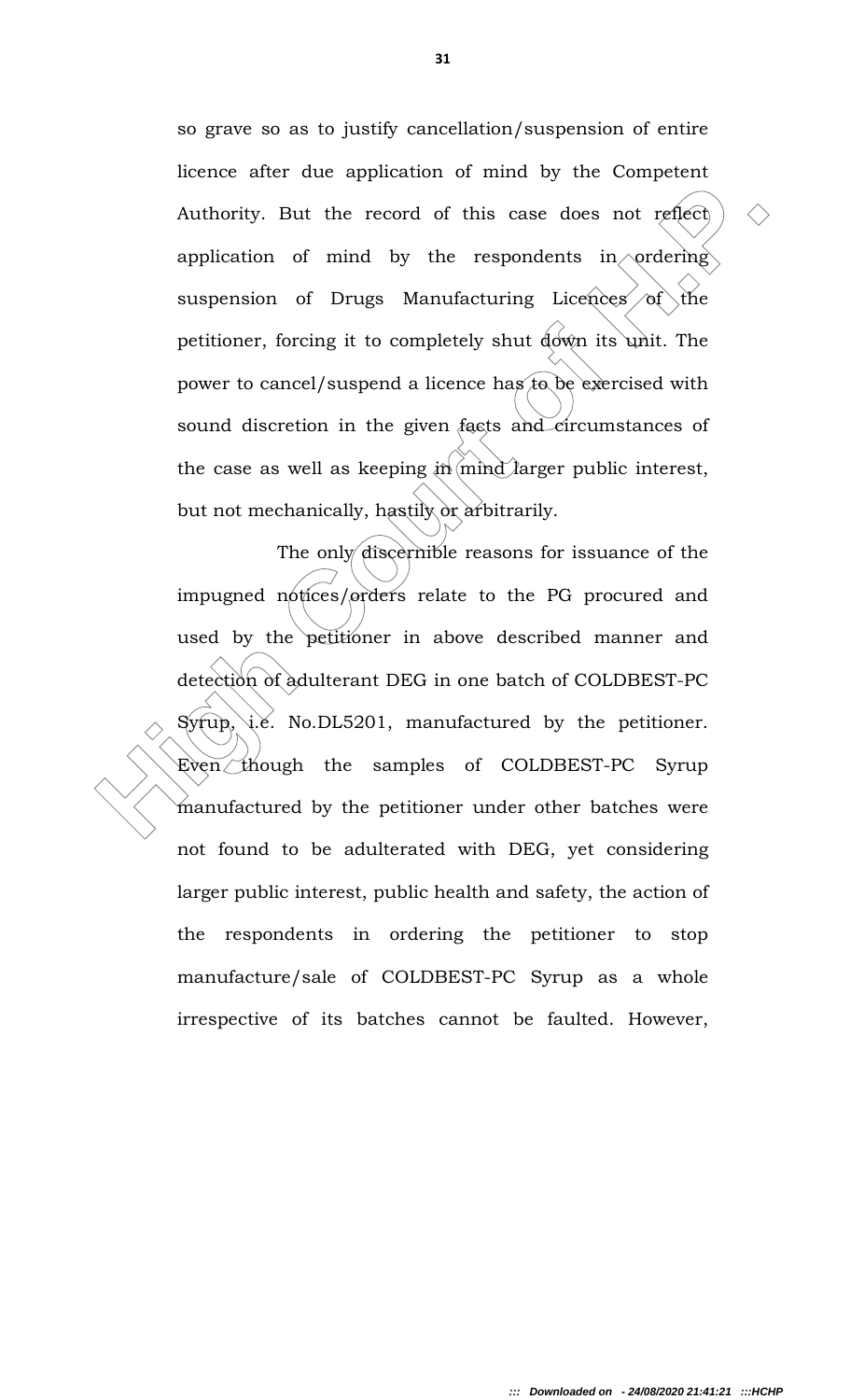petitioner under show cause notice-cum-stop)  $\Diamond$ <br>manufacturing/sale order dated 17.02.2020 and thereafter<br>to pass order dated 02.03.2020 for suspending its Drugs<br>Licences altogether till further orders. The feplies submit apparently no reasons have been put forth by the respondents to stop manufacture/sale of all drugs by the petitioner under show cause notice-cum-stop manufacturing/sale order dated  $17.02.2020$  and thereafter to pass order dated 02.03.2020 for suspending its Drugs Licences altogether till further orders. The replies submitted by the petitioner to the show cause notices were discarded mechanically. Therefore, show cause notice dated 17.02.2020 and its reiteration in the notice dated 25.02.2020 to the extent they order the petitioner to stop manufacture/sale of its all drug formulations and order dated  $02.03/2020$  suspending drug manufacturing licences of the petitioner and its reiteration in communication dated 20.03.2020 cannot be sustained.

### $7.$  Conclusion:-

 For the forgoing discussions and observations, we hold and direct that:-

- 7(i). No interference with show cause notice/stop manufacturing/stop sale order dated 15.02.2020, directing the petitioner to recall as well as to stop manufacture/sale of COLDBEST-PC Syrup is called for.
- **7(ii).** Show Cause Notice-cum-Stop Manufacturing/Sale Order dated 17.02.2020 as well as Show Cause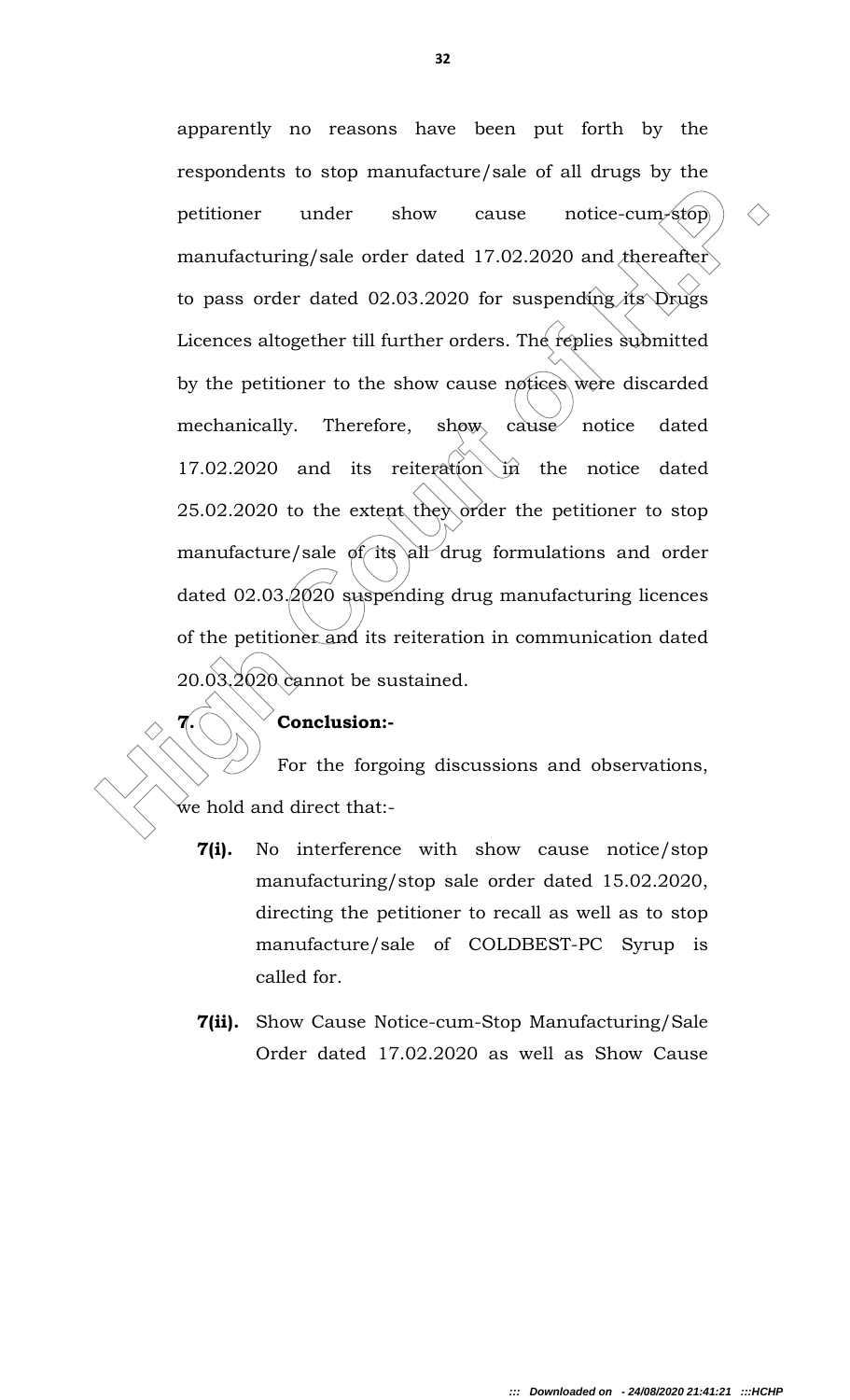to the extent they direct the petitioner to altogether<br>stop manufacture/sale under its drugs<br>manufacture/sale under its drugs<br>manufacture/sale under its drugs<br>expondents/Competent Authority is directed to<br>examine the enti Notice-cum-Stop Manufacturing/Sale Order dated 25.02.2020 and communication dated 20.03.2020 to the extent they direct the petitioner to altogether stop manufacture/sale under its drugs manufacturing licences are quashed and set aside. Respondents/Competent Authority is directed to examine the entire matter afresh after considering the replies to the notices submitted by the petitioner and thereafter pass appropriate order in accordance with law within a period of four weeks from today. It shall be open for the parties to take recourse to appropriate remedy in accordance with law in case they still feel aggrieved by the order so passed.

7(iii). Office order dated 02.03.2020, suspending drugs manufacturing licences of the petitioner, is quashed and set aside. However, till the time the competent authority takes fresh decision in terms of direction No.7(ii) above:- (a) the petitioner shall not manufacture/sell any of its licensed drugs, which involve use of Propylene Glycol and (b) petitioner is permitted to continue manufacture/ sale of all other drugs under its drugs manufacturing licenses, where Propylene Glycol is not used, subject to all applicable provisions of applicable Statutes and Rules made thereunder as well as subject to verification in accordance with law by the Competent Authority of respondent department.